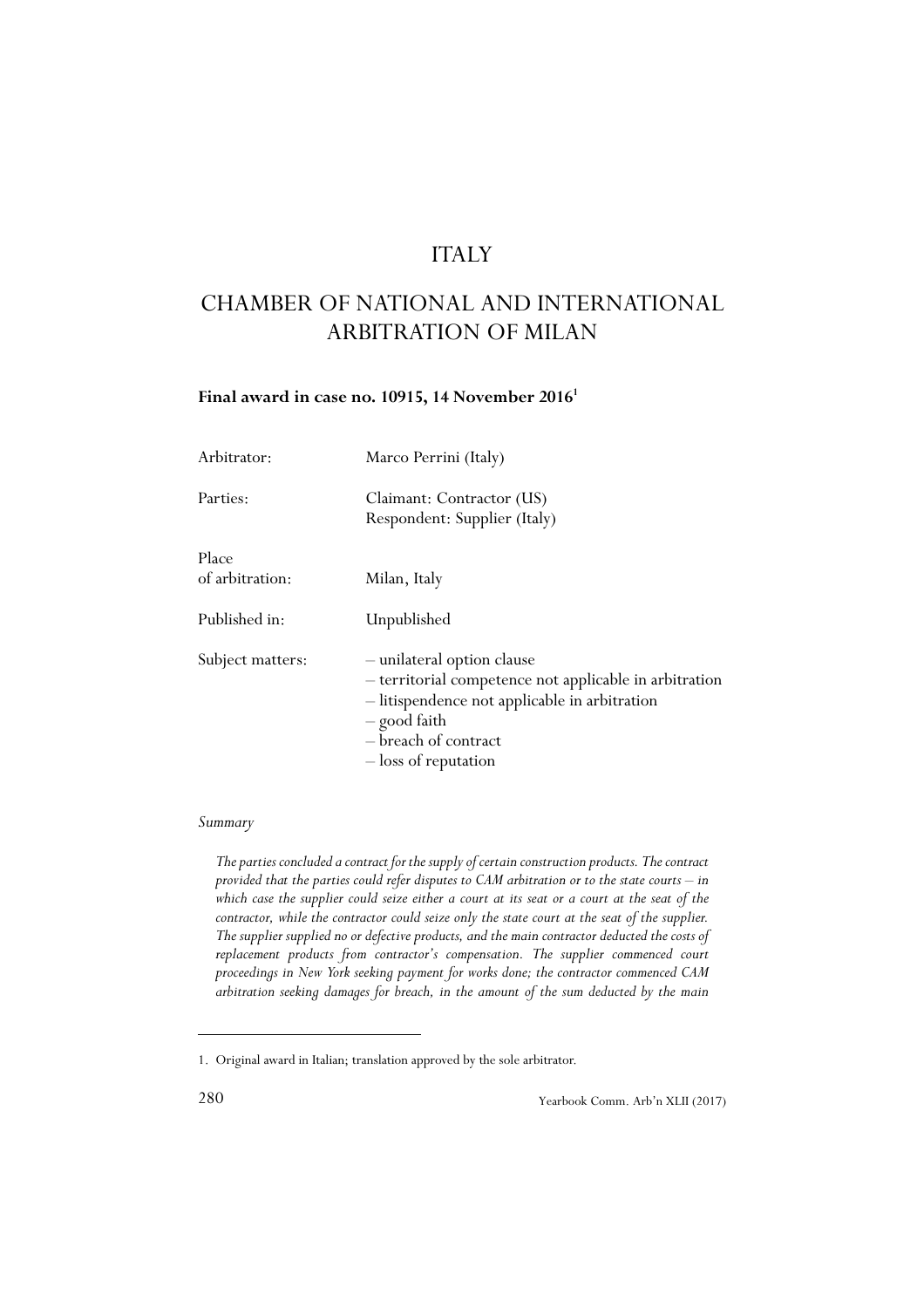#### CHAMBER OF NAT'L AND INTERNATIONAL ARBITRATION OF MILAN NO. 10915

*contractor. The sole arbitrator found preliminarily (1) that the arbitration clause in the Contract was valid, as it was a unilateral option clause providing for various options at the party's choice and such clauses are accepted in Italian law and jurisprudence. The clause at issue was neither ambiguous nor contradictory, and did not limit any party's access to justice – rather, it broadened it; (2) that the objection of lack of territorial competence could not be raised in arbitration, as this principle only applies in respect of courts. Here, the Milan seat was correctly determined in accordance with the applicable CAM Rules; (3) the proceedings should not be stayed because of the pending proceeding in the US court: litispendence is not applicable in principle in arbitration, arbitrators do not have under the Italian CCP a general power to stay proceedings, and the CAM Rules provide that a suspension of the time limit to render the award (and thus of the arbitration) can only be ordered by the CAM Secretariat. It was further doubtful whether the arbitration and the US court proceedings were identical, as the latter involved third parties and the petitum was different. The arbitrator concluded this preliminary part of his examination by noting that the award rendered in the present arbitration would be enforceable both in Italy – where as an award rendered in an international arbitration with seat in Italy it would be equated to a domestic award – and abroad as a foreign award meeting the requirements of the 1958 New York Convention. On the merits, the sole arbitrator held, on the basis of the evidence submitted, that the supplier did not violate its general duty to perform in good faith but breached the contract by supplying defective products (partly because of its failure to provide adequate packaging) or no products at all. As a consequence, the supplier should pay damages in the amount requested by the contractor. It was irrelevant that the contractor did not seek first the termination of the contract, since under the Italian Civil Code damages for breach of contract can be sought independent of the termination of the contract on which the claim is based: the party in breach is directly responsible for the damages caused by the breach. It was also irrelevant whether the supplier's breach was sufficiently serious to justify the termination of the contract, since the termination of the contract was not at issue here. The arbitrator then held that no damages should be awarded to the contractor for loss of reputation. First, such damages cannot be quantified ex aequo et bono, as requested by the contractor, but need to be proved like any damage; second, no harm to reputation followed automatically from the supplier's breach, and the contractor failed to prove that any such damage occurred. Finally, the sole arbitrator decided that each party was to bear half the costs of the arbitration and their respective counsel fees.*

Contractor, a US company, entered into an agreement with a contractor in the United States (the US Main Contractor) for construction works at three hotels in the United States.

In 2012, Contractor entered into a Frame Contract with the Italian Supplier for the supply of certain products to be used in these projects. On the same day, Contractor and Supplier also concluded a Contract under which Supplier was to supply, package and deliver at the port of New York storefronts, windows and doors for the facade of one of the three hotels – the "Hotel" – in New York City,

Yearbook Comm. Arb'n XLII (2017) 281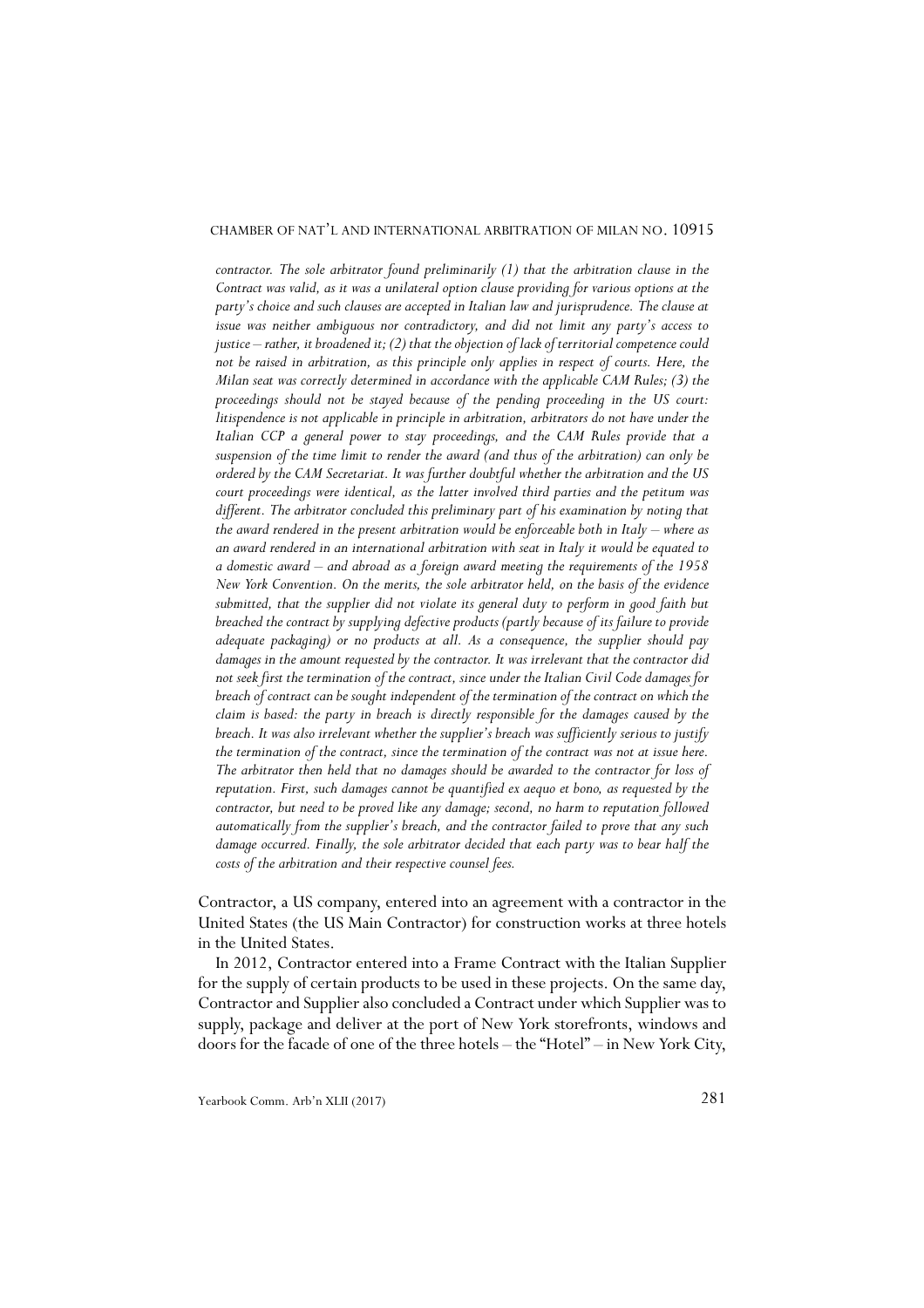against payment of.... Art. 12 of the Contract was titled "Competent Forum and Arbitration" and provided:

"The forum of the seat of the Supplier shall have exclusive competence over any controversy arising under or in relation to the present contract. However, in derogation from the above, the Supplier may bring the controversy before the competent judge at the seat of the Contractor. All controversies arising under or in relation with the present contract shall be finally solved in accordance with the Arbitration Rules of the Chamber of National and International Arbitration of Milan by one or more arbitrators appointed in accordance with those Rules."

A dispute arose between the parties. Contractor claimed that Supplier delivered damaged and defective goods, failed to replace them as provided for in the Contract, and did not deliver certain goods at all; as a consequence, Contractor could not meet its obligation toward the US Main Contractor. The US Main Contractor then engaged other companies to complete the construction works and consequently incurred costs which it later deducted from its payment to Contractor, in the amount of US\$ ZZZ. Supplier claimed that Contractor did not pay for goods delivered.

The Italian Supplier commenced proceedings in the Supreme Court of New York County, seeking payment for the works done.

The US Contractor in turn commenced arbitration at the Milan Chamber of Arbitration (CAM), seeking (i) a declaration that Supplier breached the Contract and violated the principles of correct behavior and good faith by maintaining that it could carry out works in the United States according to high and specific standards while it lacked the necessary organizational skills and means; (ii) damages in the amount of US\$ ZZZ, being the amount deducted by the US Main Contractor from Contractor's compensation; and (iii) damages for loss of reputation, to be quantified ex aequo et bono. A sole arbitrator was appointed. Lacking an express choice by the parties, the CAM fixed the seat of arbitration in Milan as provided under its Rules.

Supplier argued that the arbitration clause in the Contract was invalid; that the Milan forum lacked territorial jurisdiction; and that the arbitration should be stayed on grounds of litispendence because of the pending court proceedings in the United States.

By the present award, the sole arbitrator preliminarily (i) held that the arbitration clause in the Contract was valid; (ii) denied the objection of lack of territorial competence; (iii) denied the request for a declaration that the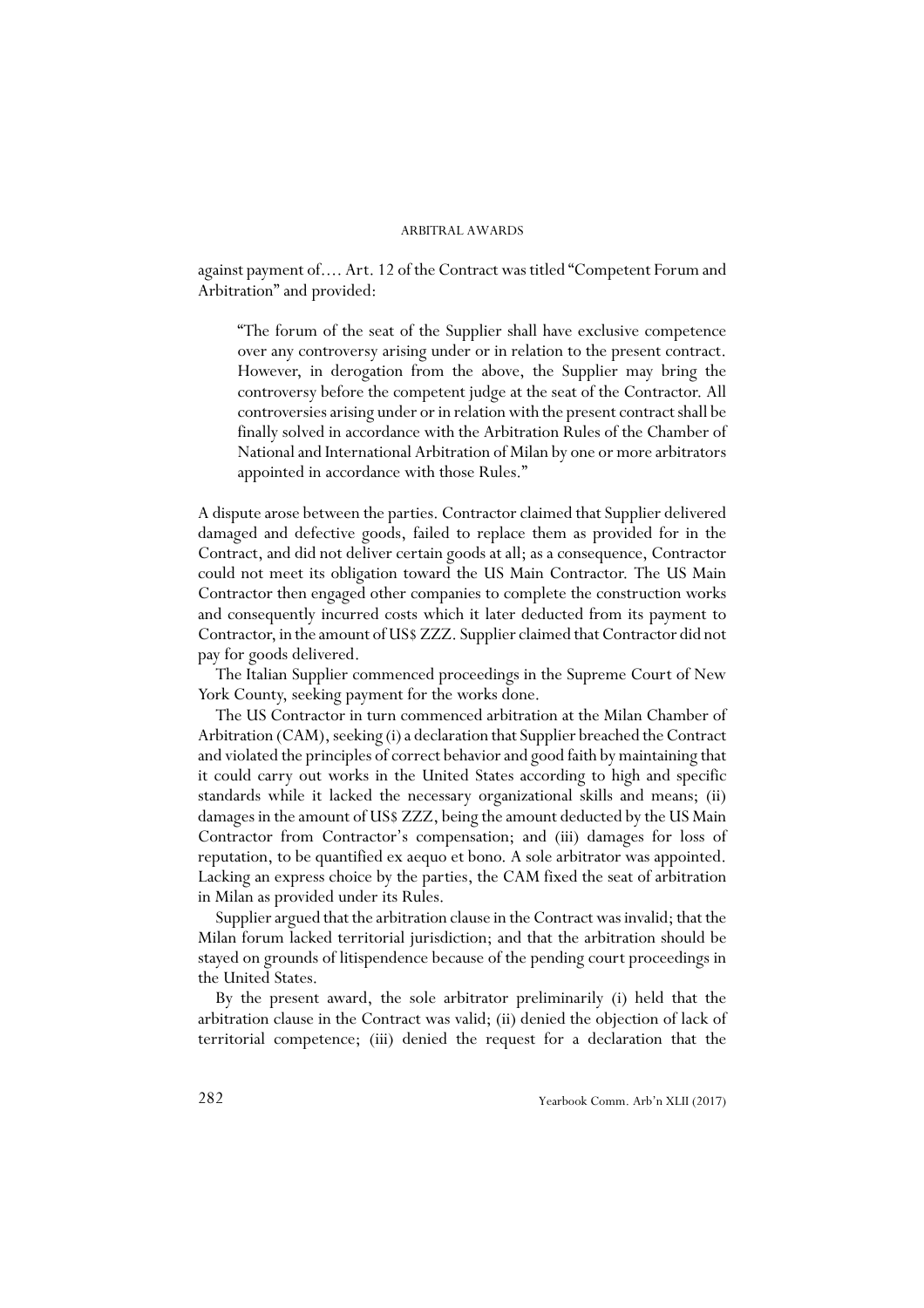proceeding should be suspended on grounds of litispendence and therefore (iv) refused to stay the arbitration proceeding. On the merits, the sole arbitrator (a) held that Supplier did not act in violation of the principles of correct behavior and good faith and that as a consequence no damages could be awarded on this ground; (b) held that Supplier breached the Contract by its defective performance, and consequently awarded Contractor the requested damages of US\$ ZZZ; and (c) denied Contractor's claim for damages for loss of reputation.

The sole arbitrator first noted that the arbitration clause in the Contract was a unilateral option clause. Unilateral option clauses give each party or both parties the choice between more than one means of dispute resolution, or several choices within one means of dispute resolution; the validity of such clauses, based on the parties' contractual autonomy, is accepted in Italian law and jurisprudence.

Art. 12 clearly provided for more than one option: the parties could refer disputes to the state court, in which case Supplier could elect to seize the state court at its seat or at the seat of Contractor, while Contractor could seize only the state court at the seat of Supplier; or they could refer disputes to CAM arbitration, independent of which party was the claimant. This clause was neither ambiguous nor contradictory, as proved by the fact that when a dispute arose both parties chose a correct way to file their claims. Nor could it be said that Art. 12 limited one party's access to justice – rather, it broadened it. Hence, the arbitration clause was valid.

The sole arbitrator then dealt with, and dismissed, Supplier's objection that the Milan (arbitration) forum lacked competence and that competence lay with the forum of Italian City X, Supplier's seat. The principle of territorial competence, reasoned the arbitrator, applies solely in respect of state courts; only the seat is relevant in respect of arbitration. Since the CAM Rules, to which the parties referred, provide that when the parties have not expressly chosen a seat in the arbitration agreement, the seat of the arbitration will be in Milan, Milan was the proper seat for the arbitration.

Supplier's objection of litipendence based on the US court proceedings was also unsuccessful. The arbitrator noted that litispendence finds in principle no application in arbitration – as a rule, arbitration can proceed at the same time as court proceedings. An interpretation has been advanced in doctrine in favor of extending litispendence, *de jure condendo*, to the case where identical court and arbitration proceedings are pending at the same time, in light of the fact that the jurisdictional nature of arbitration is now accepted. However, *de jure condito*, the Italian Code of Civil Procedure expressly provides that arbitrators may stay proceedings only in certain listed cases – and thus do not have a general power

Yearbook Comm. Arb'n XLII (2017) 283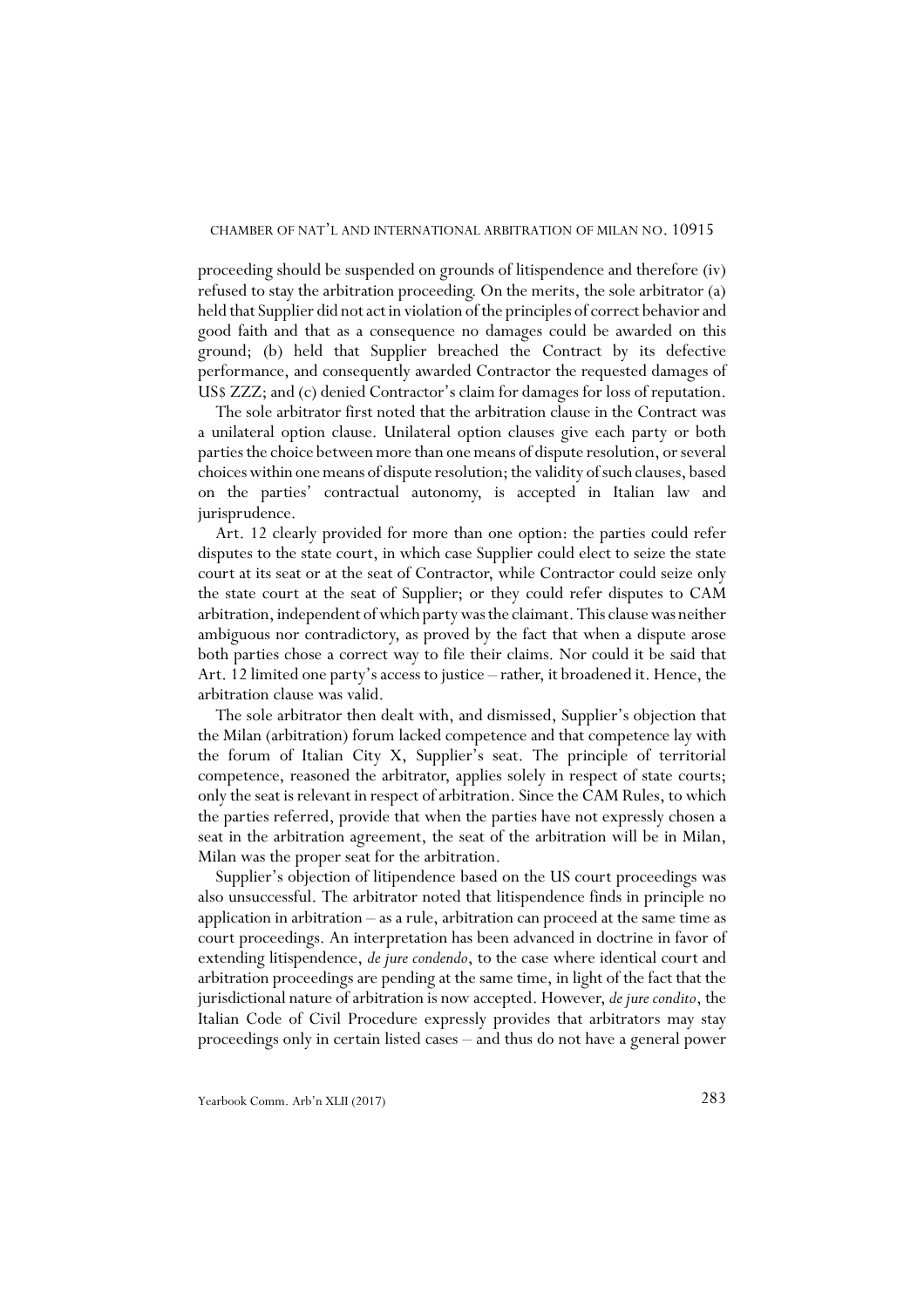to stay proceedings – and that their jurisdiction is not excluded by the pendency of the same dispute before the (Italian or foreign) court – so that they are under no obligation to stay proceedings on grounds of litispendence.

Also, the applicable CAM Rules provide that only the Secretariat may suspend the time limit to render the award, and thus, implicitly, the arbitration. As a consequence, the arbitrator would in any case lack the power to suspend the arbitration; a request to this aim should have been addressed to the CAM Secretariat.

Further, noted the sole arbitrator, it was doubtful whether the US proceeding and the CAM arbitration were identical, rather than simply having elements in common, as the former involved parties that were not parties to the arbitration and Supplier's *petitum* in the US proceedings was not the same as its *petitum* in the arbitration.

The sole arbitrator concluded his examination of the preliminary matters by stating that the award rendered in the present arbitration would be enforceable both in Italy and abroad. In Italy, the award would be equated to a domestic award, being rendered in an international arbitration (because at the time of signing the arbitration clause one of the parties, Contractor, had its seat abroad) with seat in Italy; as such, it would have the same effects as a decision rendered by an Italian court. Abroad, the award could be enforced as a foreign award under the 1958 New York Convention, as it met all the Convention's requirements.

The sole arbitrator then examined the merits of the case.

He first held that the Italian Supplier did not breach its duty to perform in good faith under the Contract. When signing the Contract, Supplier legitimately relied on its own capacities; during performance, it appeared from the evidence that Supplier attempted to solve problems as they arose.

This did not mean, however, that Supplier met all its contractual obligations. Rather, the sole arbitrator found that Supplier breached the Contract by supplying defective products (partly because of its failure to provide adequate packaging) or no products at all. Supplier itself acknowledged these difficulties in its performance – as shown by the evidence – but failed to remedy them. This breach led to the additional costs, incurred by the US Main Contractor and eventually paid by Contractor, in the amount of US\$ ZZZ.

Supplier's objection that no damages could be awarded unless Contractor first sought a declaration that the Contract was terminated failed. The sole arbitrator relied on the provision in the Italian Civil Code that damages for breach of contract can be sought independent of the termination of the contract on which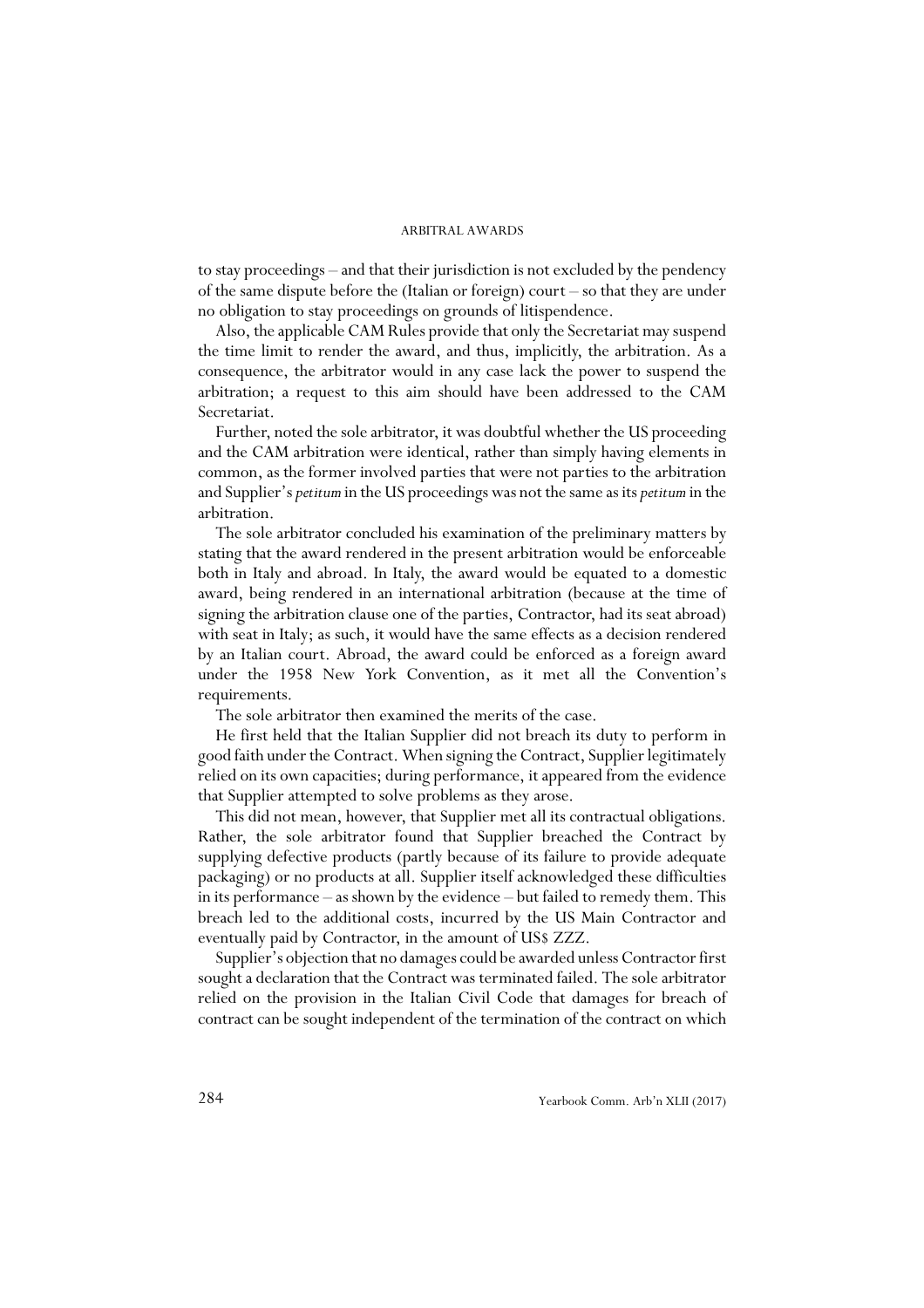the claim is based. The party in breach is directly responsible for the damages caused by the breach.

The arbitrator then held that it was irrelevant whether Supplier's breach was sufficiently serious to justify the termination of the Contract, since the termination of the Contract was not at issue here.

Contractor also sought non-contractual damages for loss of reputation, to be quantified on an equitable basis. The sole arbitrator denied this request. First, it was not possible to quantify this kind of damage ex aequo et bono, because Supreme Court jurisprudence holds that the damage to reputation must be dealt with as a damage proper, so that the party seeking compensation must prove that damage occurred. Second, Supplier's breach did not result automatically in damage to the reputation of Contractor, and Contractor failed to prove any such damage. Contractor only submitted a Letter of Default and a Delay Letter sent by the US Main Contractor, asking for prompt performance of the obligations in respect of the works on the Hotel. These letters, however, were in the arbitrator's opinion letters commonly sent in the performance of a (complex) contract and neither proved nor caused a loss of Contractor's reputation.

The sole arbitrator last decided that each party was to bear half the costs of the arbitration and their respective counsel fees.

#### *Excerpt*

[1] "The present arbitration, to be decided by the Sole Arbitrator and administered by the Milan Chamber of Arbitration [*Camera Arbitrale di Milano* – CAM], is an international *rituale* arbitration within the meaning of Art. 830(2) CCP,<sup>2</sup> with seat in Milan pursuant to Art. 4.2 of the CAM Rules."<sup>3</sup>  $(\ldots)$ 

<sup>2.</sup> Art. 830(2) of the Italian Code of Civil Procedure (CCP) reads:

<sup>&</sup>quot;.... However, if one of the parties has its residence or its actual seat abroad on the date of the signature of the arbitration agreement...."

<sup>3.</sup> Art. 4.2 of the Arbitration Rules of the Milan Chamber of Arbitration reads:

<sup>&</sup>quot;In the absence of any agreement as to the seat, the seat of the arbitration shall be Milan."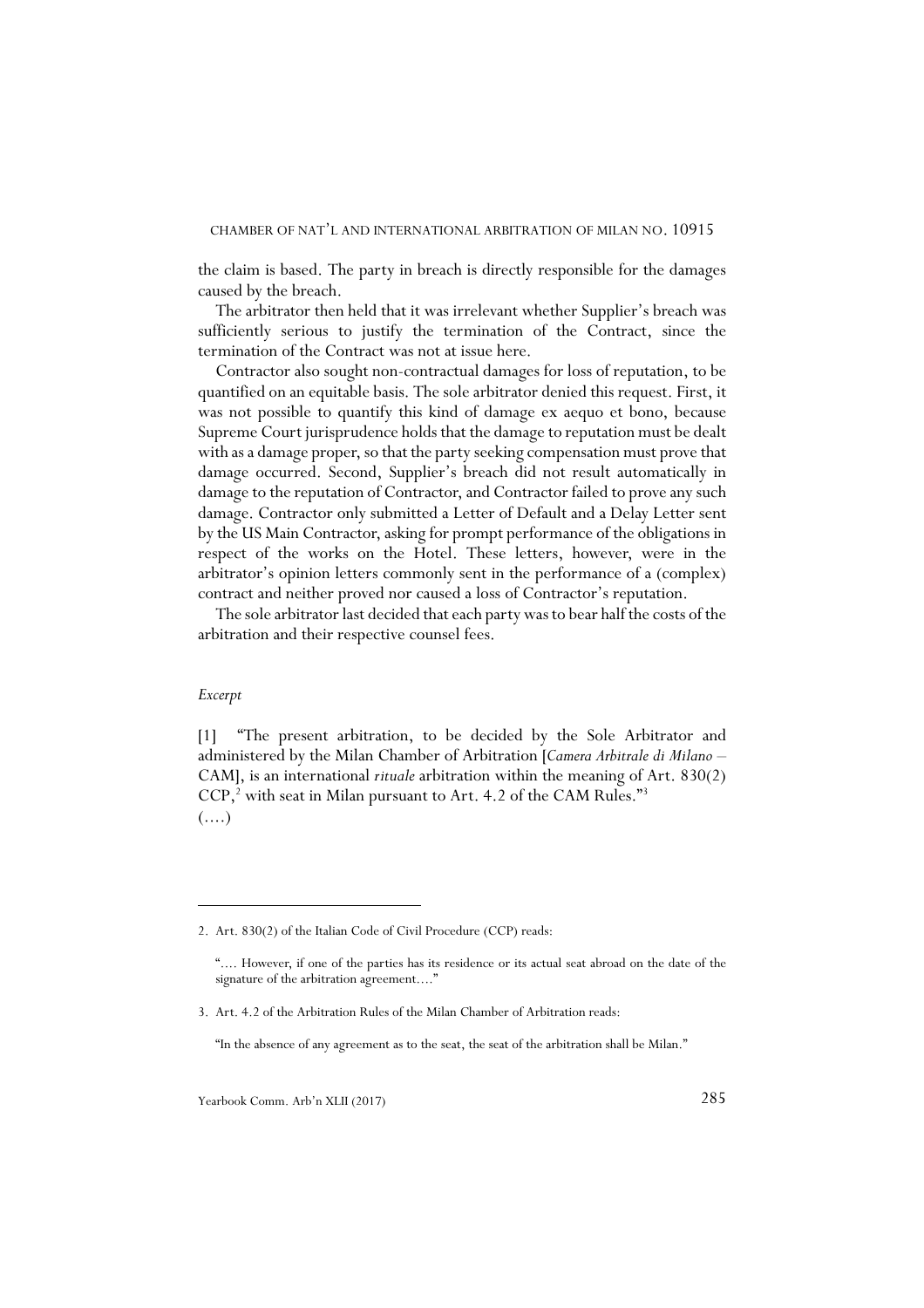# I. ANALYSIS

# *1. Preliminary Issues*

#### *a. Validity of the arbitration clause*

[2] "The Contract, in respect of whose performance the dispute arose, contains the following dispute resolution clause:

### '*Art. 12. Competent Forum and Arbitration*

The forum of the seat of the Supplier shall have exclusive competence over any controversy arising under or in relation with the present contract. However, in derogation from the above, the Supplier may bring the controversy before the competent judge at the seat of the Contractor. All controversies arising under or in relation with the present contract shall be finally settled in accordance with the Arbitration Rules of the Chamber of National and International Arbitration of Milan by one or more arbitrators appointed in accordance with those Rules.'

[3] "First, it must be said that this is not a pathological arbitration agreement; rather, it is a clause that arbitration specialists, practitioners and jurisprudence nowadays deem to be equivalent to a unilateral option clause.<sup>4</sup> We can therefore state straight away that it is valid and effective.

[4] "The unilateral option clause – or, better, the clause for the unilateral exercise of the options herein foreseen; or, even better, the clause providing for a combination of options – consists in a complex agreement indicating and containing more than one mechanism of dispute resolution, or several choices within one means of dispute resolution. By such agreement, the contracting parties agree to grant one of them, or both, the power to choose unilaterally one of several contractually agreed options. They can do this in respect of either arbitration, court proceedings or a combination of both resolution mechanisms. In this last case, the parties agree to leave to their own choice whether to exercise unilaterally the option to have recourse to a state court or to arbitration. Thus, the parties grant themselves a power, in the form of the option to follow either the judicial or the arbitral path.<sup>5</sup> (On the acceptance of these clauses see,

<sup>4. &</sup>quot;[This clause] can be called in English not only 'unilateral option clause' but also, among others, 'split clause', 'combined options clause', 'hybrid clause'."

<sup>5. &</sup>quot;'Therefore, the commercial rationale ... is to have a dispute resolution clause that entitles [the party] to options for bringing its claim, both in arbitration and in state courts (then, in a variety of state courts)' [English original], in D. Draguiev, *op. cit.*, p. 21."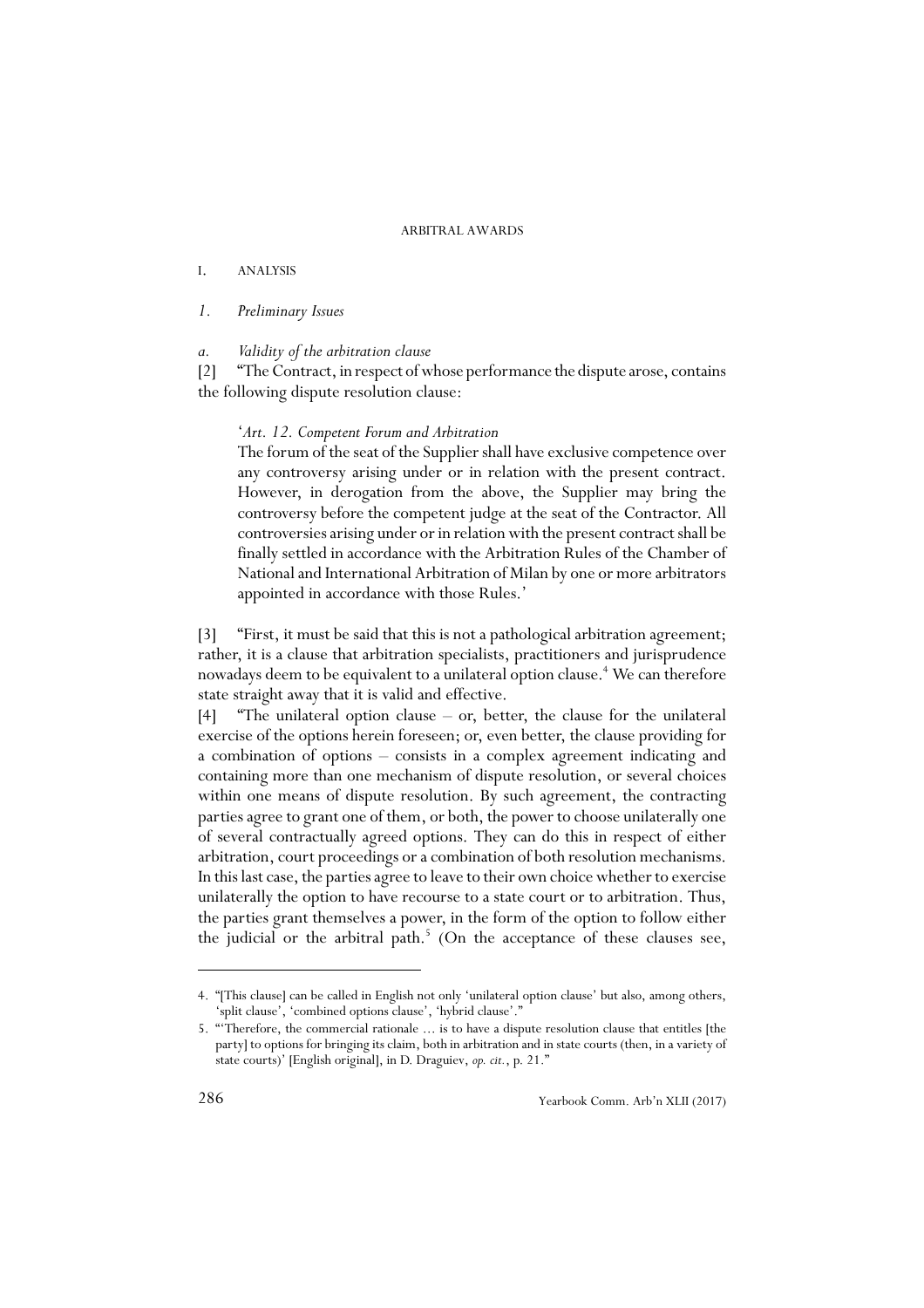recently, D. Draguiev, 'Unilateral Jurisdiction Clauses: The Case for Invalidity, Severability or Enforceability', in Journal of International Arbitration, 2014, p. 19 et seq.)

[5] "If we analyze Art. 12 of the Contract, we can note that the Parties' intention to have a double option – court proceedings and arbitration – already appeared in the clause's title,'Competent Forum and Arbitration', and that the contractual provision corresponds with the title.

[6] "In the case at issue – keeping distinct the various parts of the clause, whose purpose must not be confused or overlap – by the agreement in Art. 12 of the Contract the Parties gave themselves the power to:

(a) opt for referring disputes to the state court, in which case:

(i) if Supplier were the claimant, Supplier could seize the state court at its seat or at the seat of Contractor;

(ii) if Contractor were the claimant, Contractor could seize only the state court at the seat of Supplier;

(b) opt for referring disputes to arbitration under the auspices of the Milan Chamber of Arbitration, independent of which party is the claimant.

[7] "Though complex, this clause is neither ambiguous nor contradictory as to its functioning. In Art. 12, the Parties determined what were the instruments at their disposal and specified the modalities for exercising their option. From the system described above, it appears clearly what mechanisms can be activated, the available means of dispute settlement and the procedural paths to follow.

[8] "Thus, when a dispute concretely arose out of the Contract, the Parties would have to follow the agreed mechanism and exercise the respective powers of choice according to the options they granted to themselves in the dispute settlement clause.

[9] "According to this system and to its specific construction, on the one hand, Supplier could have seized the state courts in Milan or Italian City X, according to where was its seat, or the state courts of New York (which it did seize), where Contractor had its seat; or could have commenced arbitration at the Milan Arbitration Chamber. On the other hand, Contractor could have chosen for the state courts in Milan or Italian City X, depending on Supplier's seat, or choose in the alternative for arbitration, commencing proceedings administered by the Milan Arbitration Chamber (as in fact it happened).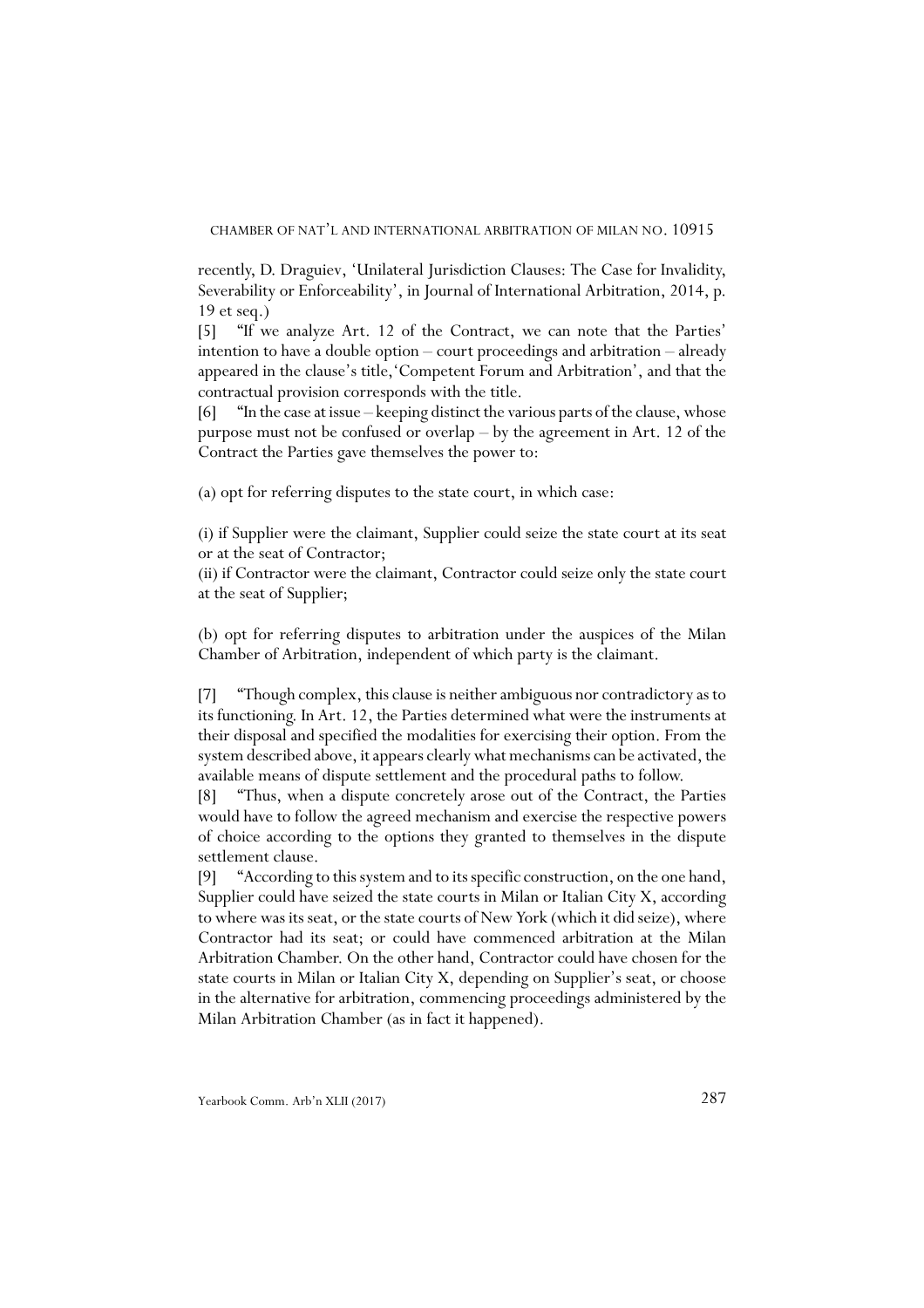[10] "All this was perfectly legitimate, although the peculiar construction of the clause left room, in practice, for the unilateral initiative of either party. The validity of unilateral option clauses – evidently also where, as here, the exercise of the option is potentially bilateral as it is granted to both Supplier and Contractor – is founded in the principle of the contracting parties' autonomy (see in respect of the Italian legal system, R. Martuscelli, '*Mutualità ed unilateralità della clausola compromissoria: la cosiddetta opzione di arbitrato*', in <www.comparazionedirittocivile.it>; A. Fabbi, '*Formazione progressiva dell'accordo compromissorio e offerta unilaterale a compromettere; arbitrato e controllo delle concentrazioni; impiego di procedimenti di discovery in arbitrati commerciali con sede in Italia*, in Int'l Lis [Rivista di diritto processuale internazionale e arbitrato internazionale], 2012, p. 192 et seq.).

[11] "The legitimacy of the unilateral derogation in respect of the means of dispute resolution in this type of clause, within the context of the options provided for by the parties, has been expressly accepted in the Italian legal system by some decisions of the Supreme Court and of courts deciding on the merits (Supreme Court, 22 May 2015, no. 10679; Plenary Session, 11 April 2012, no. 5705; Plenary Session, 8 March 2012, no. 3624; Court of Appeal, Milan, 22 September 2011, *Sportal Italia v. Microsoft Corporation*).6

[12] "Thus, the agreement in Art. 12, in the context of the Parties' Contract, must be deemed valid at all effect; it is based on the Parties' wish to set up a dispute resolution system going beyond the standard of ordinary forum selection and arbitration clauses, which provide for the jurisdiction of the state courts or for arbitration alone, in order to draft a clause meeting their specific needs.

[13] "In this concrete case, where the companies have their seat, business activities and assets in different countries, these needs must have been determined by the parties with the purpose of improving the chances of the future enforceability of the decision resulting from the (court or arbitration) proceedings. This led to the need of Contractor and Supplier to allow themselves a broader choice of options in respect of how and where to commence proceedings against the other contracting party.

[14] "From the point of view of the possibility to exercise one's rights, it cannot be said with certainty that the system set up by the parties abusively limited one party's access to justice. As the facts show, Art. 12 and the dispute resolution

<sup>6. &</sup>quot;We should rather say, confirmation of the legitimacy of unilateral option clauses, since they were already allowed in Italy since Supreme Court decision of 19 October 1960, no. 2837, Giust. Civ., 1960, I, p. 1897, and Schizzerotto, '*L'arbitrato rituale nella giurisprudenza*', in *Raccolta sistematica di giurisprudenza commentata*, Padova, 1969, p. 64; Supreme Court decision of 22 October 1970, no. 2096, Rep. Foro It., 1971, under '*Arbitrato*', no. 16."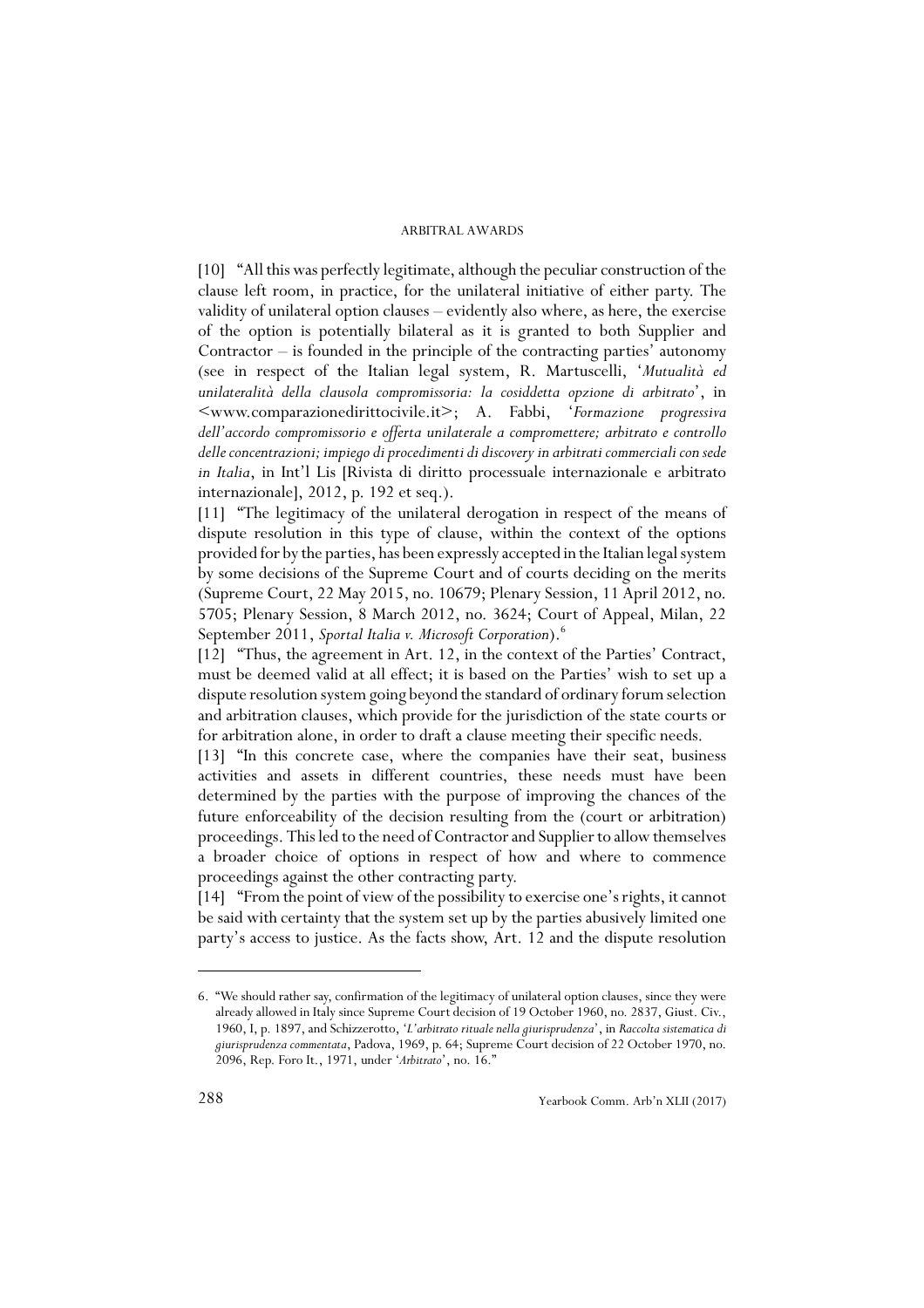means therein not only do not jeopardize effective access to justice in case of a dispute under the Contract, but rather broaden it, since both parties had the opportunity to commence both court proceedings and arbitration, by making use of their respective options.

[15] "Similarly, it cannot be said that it is unclear from Art. 12 what are the options – between the courts and arbitration – at the disposal of the Parties or before which bodies and on what conditions these options can be exercised to file a claim. This is proved by the fact that both Parties chose the correct way to file their claims.

[16] "Nor can the clause at issue be deemed to be excessively generic, since the parties took care to specify all the criteria for determining before which courts or arbitral institution they could commence court or arbitration proceedings, in accordance with their choice among their respective options.

[17] "A remark needs to be made in respect of the paragraph in bold type between Art. 12 and the privacy clause, which seems to be a miscellaneous provision. It reads:

'The present contract consists of 4 (four) pages + typewritten and handwritten attachments. The parties accept the full efficacy of the content at all effects under the Italian law regulating contracts between private parties, with forum in Milan.'

[18] "The part of interest here is the last one, on the Milan forum. Because of its content and placement it appears to be, in its minimal wording, rather a repetition of one of the individual elements constituting the more complex mechanism of the dispute resolution clause in Art. 12.

[19] "Based on the above grounds, it must be concluded that the clause in Art. 12 of the Contract is valid."

# *b. Lack of territorial competence of the Milan forum*

[20] "Supplier also raised the objection of lack of territorial competence of the Milan forum, [arguing that] the Italian City X forum is competent. This argument and the related request cannot be granted and must be rejected.

[21] "Like any other form of competence based on subject matter or value, territorial competence – together with the criteria to determine it in accordance with the Italian Code of Civil Procedure – concerns exclusively the jurisdictional authority of the state, distributing the adjudicating function among the various state organs.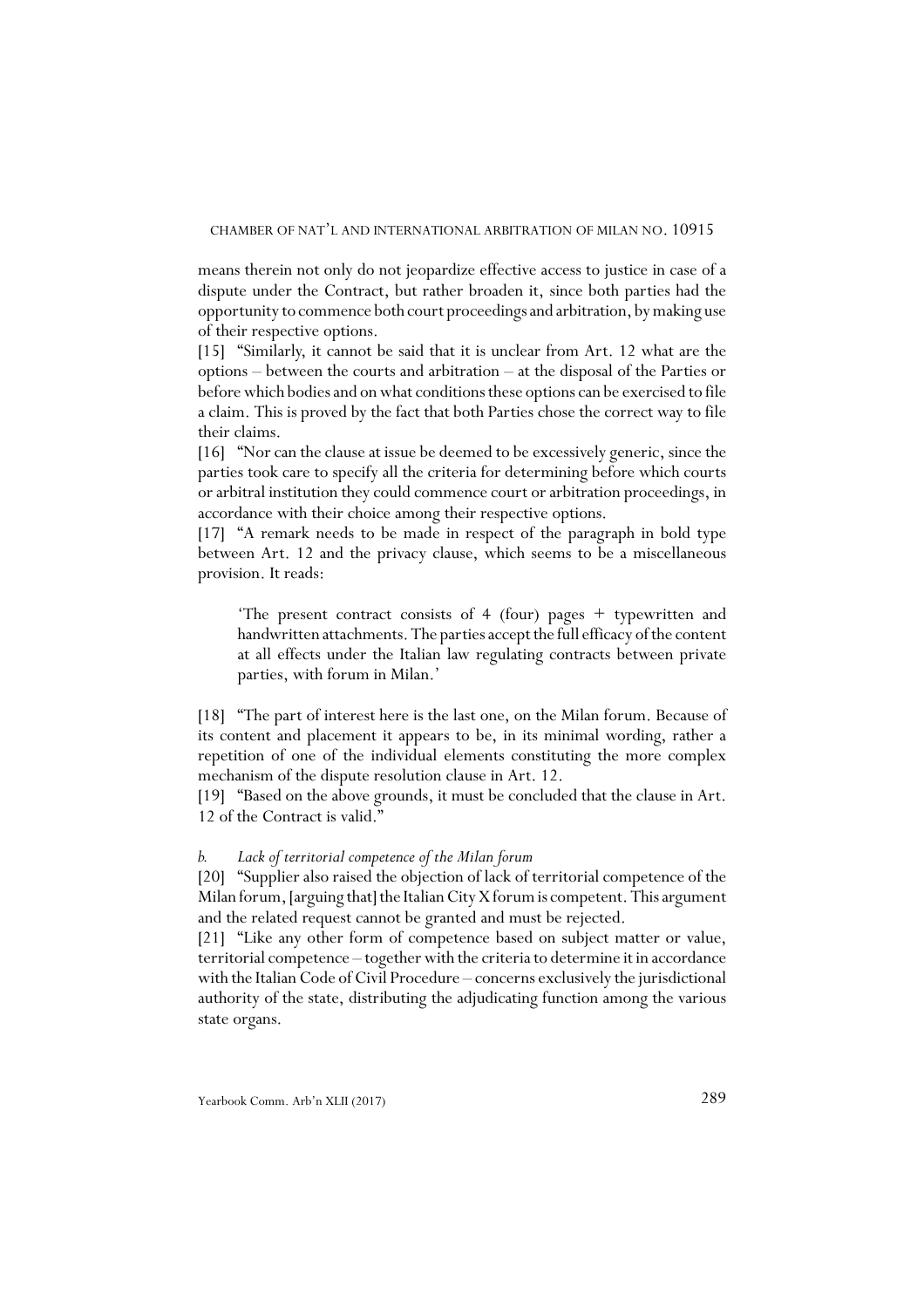[22] "Competence as regulated in the Code of Civil Procedure does not exist in respect of arbitration. There is no criterion in arbitration for distributing the adjudicative activities among arbitrators on the basis on any form of jurisdictional competence, and no criterion by territorial partition is applied.

[23] "Competence plays a – completely – indirect role in respect of arbitration, solely within the state ordinary court system, in the cases in which the state courts act in aid of arbitration, or during the possible post-arbitration phases of challenge or recognition and enforcement of the award.

[24] "Having made this clear, [we note that] by law only the seat of the arbitration<sup>7</sup> localizes the arbitration from the territorial point of view – the seat, though existing physically as the geographical place where the arbitration is intended to take place, being a purely juridical concept because of its fundamental consequences on the arbitration itself.

[25] "We must therefore leave aside the criterion of competence, which is irrelevant in arbitration, and consider instead the seat of the arbitration, which in the present proceeding was correctly determined in Milan, in accordance with the clear provisions of the Arbitration Rules of the Milan Chamber of Arbitration, which provide at Art. 4.2 that when the parties have not expressly chosen [a seat] in the arbitration agreement, the seat is fixed in the city of Milan. [26] "We must note in this respect that the Parties provided in Art. 12 of the Contract that if arbitration was chosen as the option to settle the disputes, arbitration would be commenced before the Milan Chamber of Arbitration under the Chamber's Arbitration Rules. Hence, through their express reference to the CAM Rules, the Parties intended to incorporate those rules to regulate the various aspects of the entire arbitration.

[27] "Among the rules governing arbitrations administered by the Chamber of Arbitration of Milan, Art. 4 CAM Rules provides for the determination of the seat of the arbitration; Art. 4.2 provides that lacking a direct choice by the parties the Rules fix the seat in Milan.

[28] "Because of the Parties' express reference to the CAM Rules, on which they relied for its fundamental function of establishing the rules for conducting the arbitration, the indication in Art. 4.2 equals a direct choice of the Parties: their reference to the CAM Rules incorporates this system of rules governing the arbitration into Art. 12 of the Contract.

<sup>7. &</sup>quot;And the place where some arbitral activities may take place – in an absolutely secondary manner with respect of arbitrations and their seat."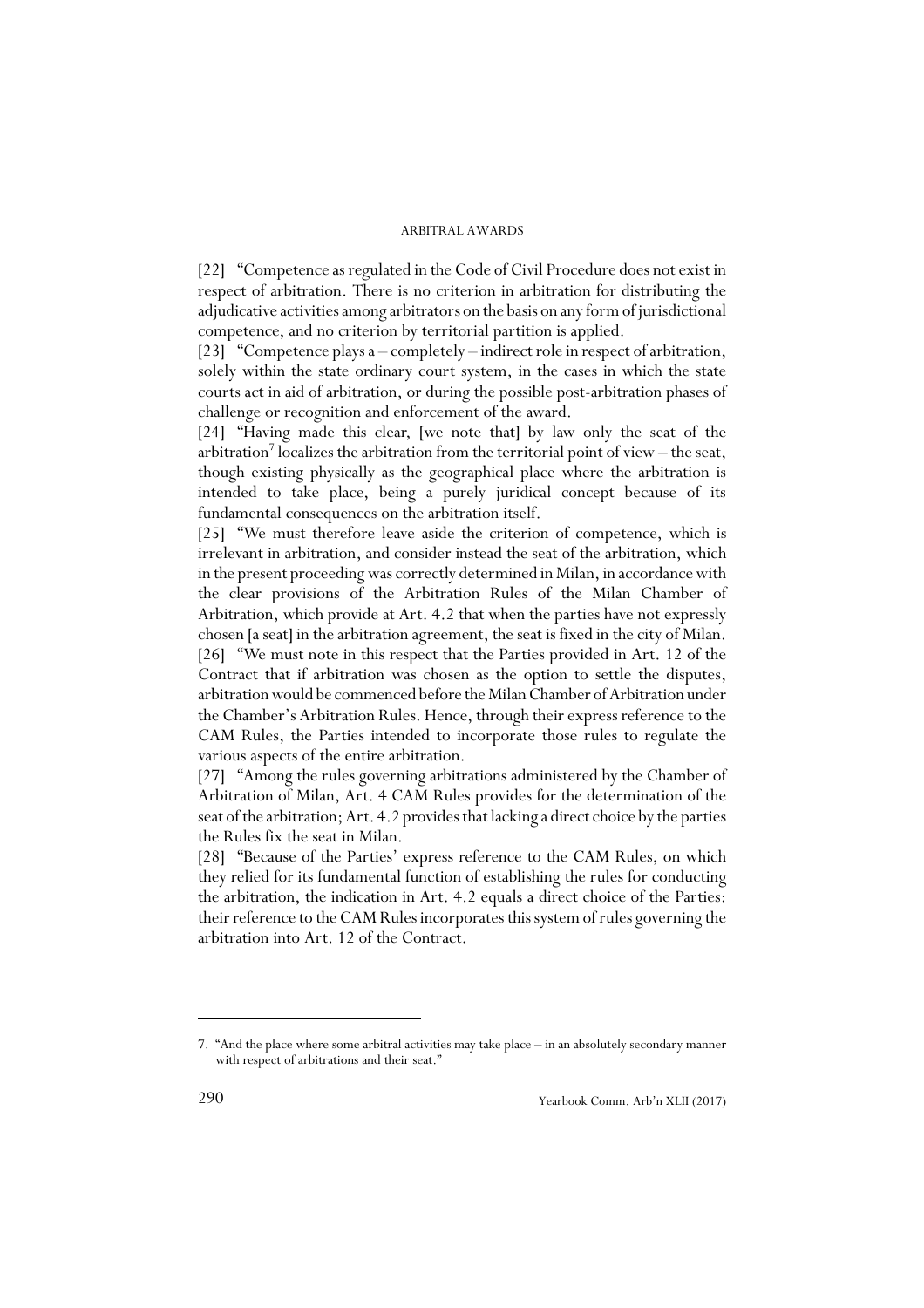[29] "In conclusion, there can be no modification of the territorial competence, nor can such modification be even considered. Rather, the determination that the seat of the present arbitration is in Milan is correct."

#### *c. Litispendence*

[30] "Recognizing the validity of clause 12 of the Contract, the Parties fully acted under this dispute resolution agreement; both legitimately sought judicial assistance in respect of the Contract's performance: Supplier before the state courts in the United States and Contractor in arbitration proceedings administered by the Milan Chamber of Arbitration.

[31] "Since the parties made different choices, and two parallel – court and arbitration – proceedings followed, we must decide whether we should apply litispendence, so that only the US court proceedings can be pursued, or whether there are elements against this conclusion, parallel proceedings can co-exist and the present arbitration can proceed in a regular manner.

[32] "It must be noted that litispendence has always found a rigid obstacle in arbitration: as a rule, the latter continues at the same time as the court proceeding. In light of this premise, there can be no reference to Art. 7 of Law no. 218/1995 and to the international litispendence therein regulated – which provides that the Italian court shall stay the proceeding when the objection of litispendence is raised because of an action between the same parties having the same object and the same basis.

[33] "It appears clearly from the above that [Art. 7] aims at coordinating proceedings pending before the Italian courts and before a foreign jurisdiction. Thus, litispendence applies to the extent that the proceedings are identical and pending at the same time before the state courts of different states (Supreme Court, 25 September 2009, no. 20688); this element is the essence of Art. 7 of Law no. 218/1995, which exclusively concerns litispendence between the Italian and the foreign state court.

[34] "Conversely, its application is excluded when one of the two proceedings is arbitration, as in the case at issue, where a US court proceeding and an arbitration with seat in Milan are pending at the same time. Art. 7 not only does not apply; neither can it be applied directly in the context of arbitration by analogy. Rather, both formal and substantive reasons linked to the specific characteristics of this case lead to the non-application of litispendence.

[35] "We do not disregard the interpretation advanced in our legal system in favor of extending litispendence, *de jure condendo*, to the co-existence of identical court and arbitration proceedings – this, after arbitration was granted jurisdictional nature and taking into account the alleged interchangeability of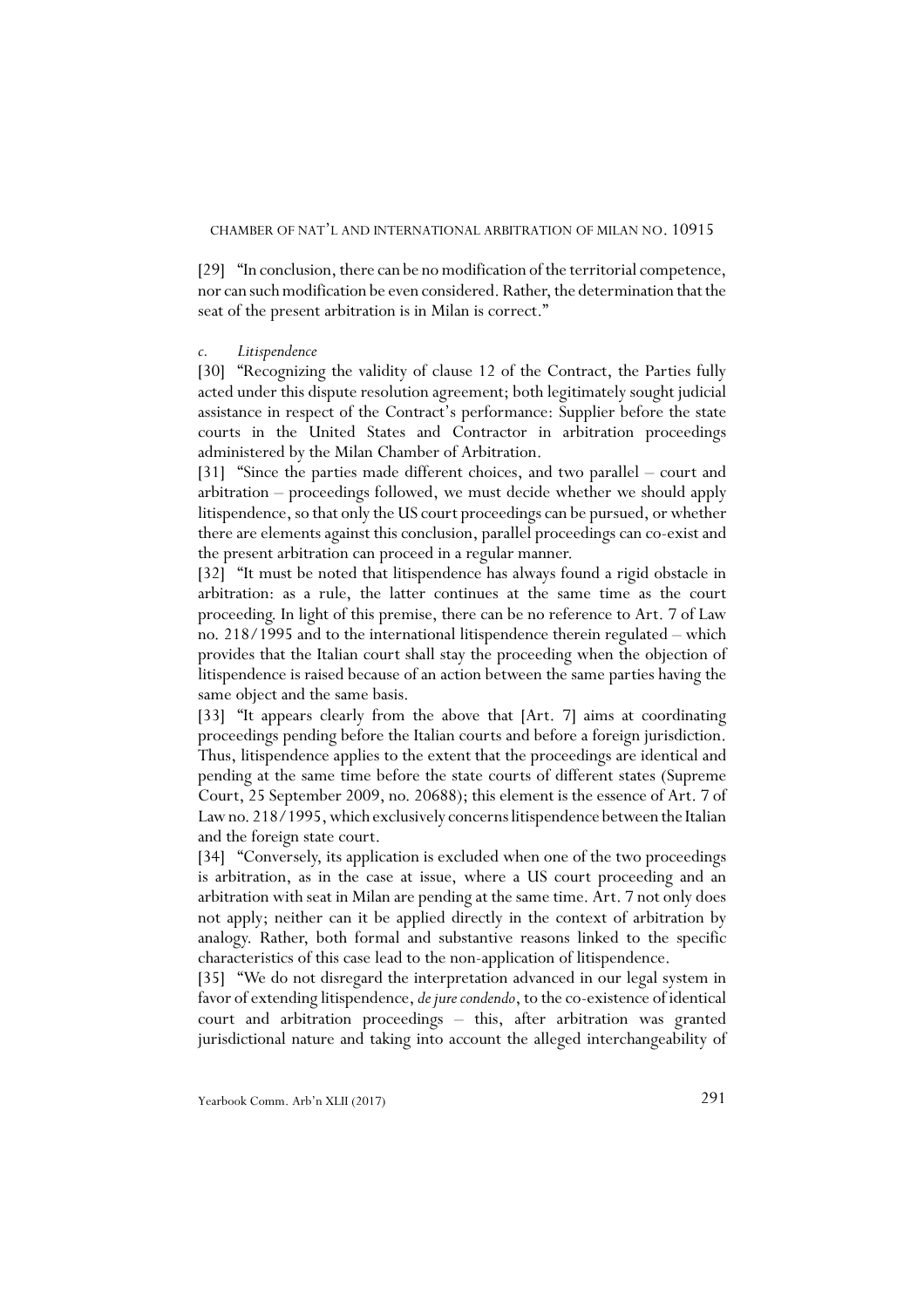court and arbitration proceedings.<sup>8</sup> However, there remain formal criteria, among those provided for arbitration in our legal system, that must be taken into account.

[36] "In particular, Art. 819-*ter* (1) CCP – among the norms established for arbitrations with seat in Italy, be they domestic or international – provides that the jurisdiction of the arbitrators is not excluded by the pendency of the same dispute before the judge, thus adopting the criterion of parallel proceedings where an arbitration with seat in Italy and a court proceeding are pending at the same time, and applying [this criterion] also where the court proceeding is pending in another state. This allows arbitrators and judges to continue their task and bring their respective proceedings to a conclusion in mutual operative autonomy.

[37] "Hence, in the relationship between arbitration and litispendence there is no particular obligation or formality for the arbitrators to guarantee the possible priority of the court proceeding. Arbitration may proceed independently to its conclusion without being subject to litispendence.

[38] "As concerns the effects of a possible litispendence on the arbitration proceeding – that is, Supplier's request to suspend it – we must consider that the present arbitration is administered by the Milan Chamber of Arbitration and has its seat in Italy, so that the provisions that must be taken into account are the CAM Rules and the arbitration provisions in the Code of Civil Procedure.

[39] "We must first take into account the provisions on this point in the CAM Rules of Arbitration, which the parties selected in their Contract to regulate the arbitration procedure; in particular, Art. 32.3, according to which only the Secretariat may suspend the time limit to render the award, which clearly implies a suspension of the arbitration.

[40] "We note that pursuant to the applicable rules, the power to suspend the time limit to render the award – and thus the proceeding – is not in the hands of the arbitrators, nor is it entrusted to their autonomous will; rather, an intervention to this aim of the competent body, the Secretariat of the Milan Chamber of Arbitration, is necessary. Thus, the Parties (or the interested Party) should have addressed the request for suspension to the Milan Chamber of Arbitration, as the institution administering the arbitration, with the aim of

<sup>8. &</sup>quot;This development started with the two most recent reforms of arbitration – Law no. 25/1994 and Legislative Decree no. 40/2006 – and was finally concluded by the recent decisions of the Constitutional Court, 19 July 2013, no. 223, and of the Supreme Court, Plenary Session, 26 May 2015, no. 10800, and 25 October 2013, no. 24153 [reported in Yearbook XXXIX (2014) pp. 424- 426 (Italy no. 187)]."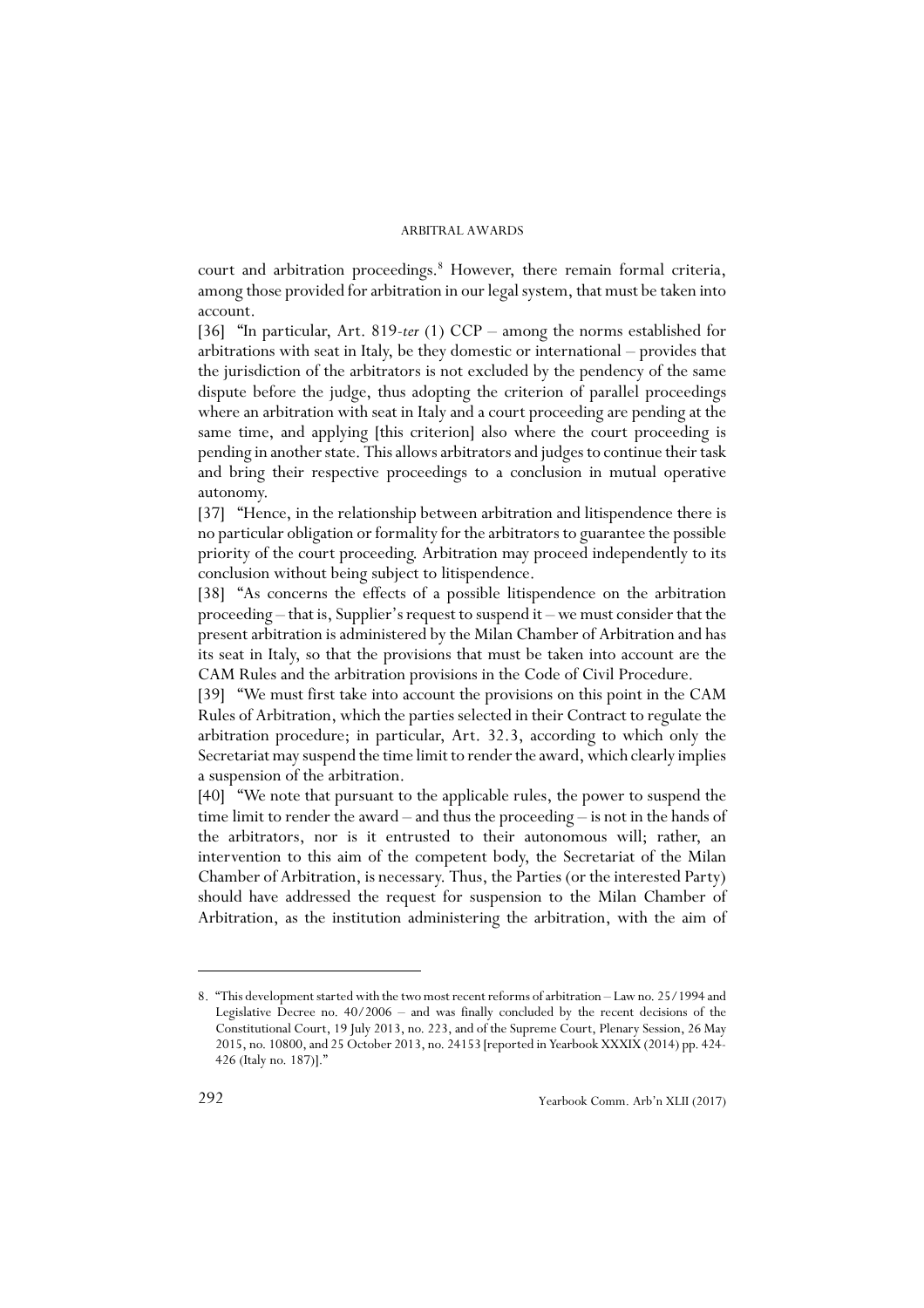#### CHAMBER OF NAT'L AND INTERNATIONAL ARBITRATION OF MILAN NO. 10915

requesting the Secretariat, which has the task of carry out [the suspension] in practice.

[41] "As per the Parties' will, the CAM Rules prevail – and this would in itself settle the question raised. We add, however, for the sake of completeness, that Art. 819-*bis*, nos. 1 and 2 CCP, provides that the arbitrators may suspend the arbitration proceedings before them only in the cases provided therein, since they otherwise do not have the power to suspend the arbitration.

[42] "Thus, arbitrators are generally not allowed to suspend the arbitration, both by law and under the [CAM] Rules, for several fundamental reasons and because of the impact that this would have on the time limit to render the award, nor do they have an autonomous power to this purpose unless expressly supported and authorized by law and, in the case of administered arbitration, unless with the direct intervention of the bodies of the arbitral institution under whose aegis the proceeding takes place, which have the task of preserving the regularity of the procedure.

[43] "This is the case here, and the Sole Arbitrator may not directly decide to suspend the present arbitration proceeding or the corresponding time limit, since he is bound in this arbitration by the Rules and, lacking those, by the law.

[44] "The conclusion to be reached from the examination of these formal conditions is that the Arbitrator may not make a statement on litispendence and that he may not suspend the present arbitration proceeding. This also applies to the objection of *continenza*, 9 which is the same as partial litispendence.

[45] "Other, substantive considerations concerning the specific case must be added to the [above] considerations on formal elements.

[46] "In particular, in order to have litispendence the two proceedings pending at the same time must be identical. Although the formal considerations are determinative, we note that in any case it appears from various details that there are doubts as to whether the American proceeding – to the extent this can be ascertained from the file – is identical to the arbitration. Even if these doubts are minor or residual, they are still doubts.

[47] "We refer here to the involvement of other parties in the proceeding carrying the same 'Index No. AAA' indicated in Supplier's request: the US Main Contractor and YYY Company; to the fact that the question of 'discovery' of documents with which Contractor did not comply arose in the proceeding having the different 'Index No. BBB'; to the fact that the affidavit of Contractor's legal representative was filed with this latter 'Index' number and not with the former; to the statement of the US court that the contracts in respect of whose

<sup>9.</sup> *Note of the Sole Arbitrator*: partial identity between two actions, so that one action includes the other.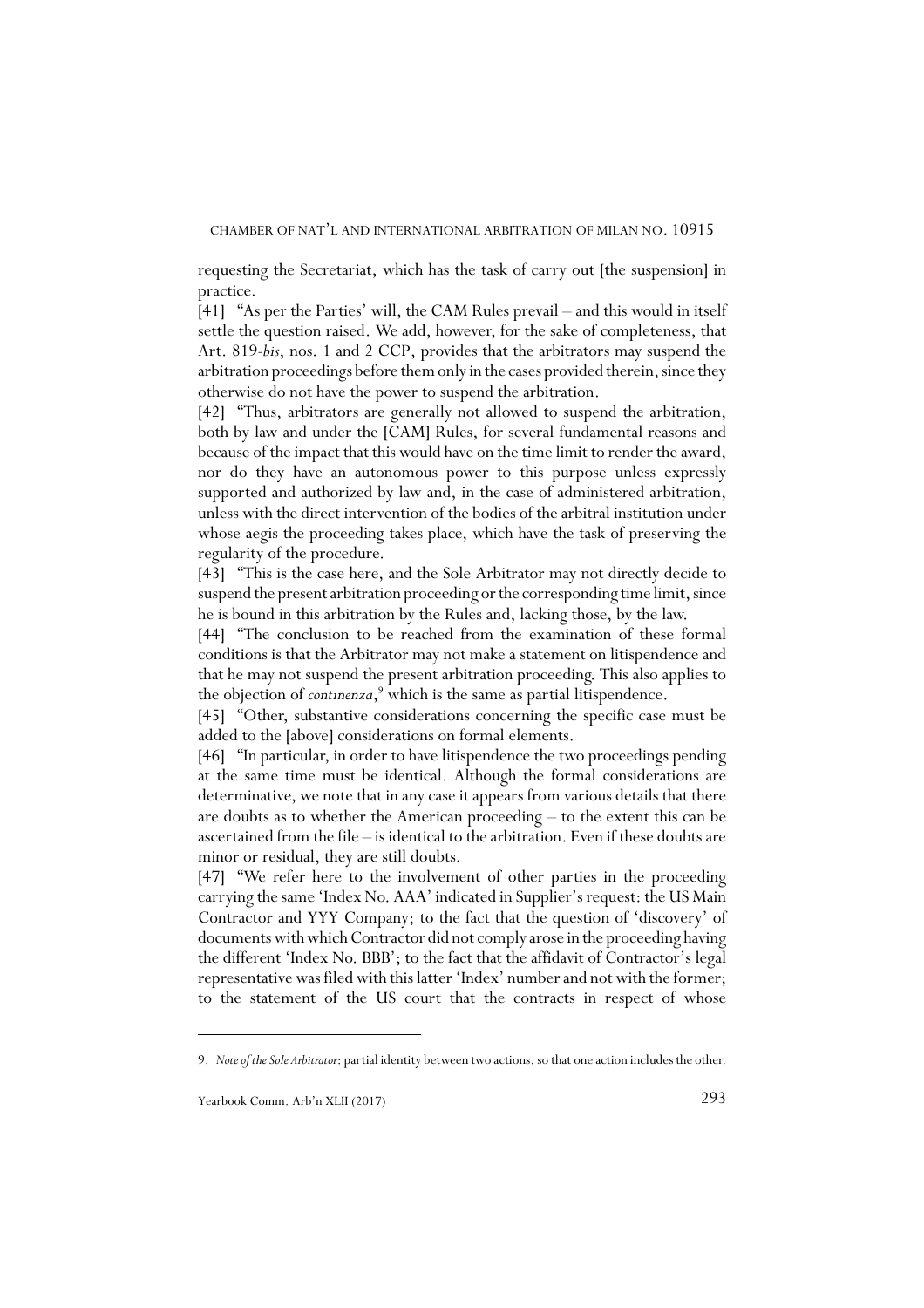performance the action was commenced had not been filed; to the discrepancy between Supplier's *petitum* in the US proceedings and [its *petitum*] in the present arbitration.

[48] "It follows that, although the two proceedings at issue have elements in common, it is not objectively possible to find with absolute certainty that the two actions are identical.

[49] "The conclusion we reach is that, even in the presence of two completely identical proceedings, there would be no room, for the formal reasons set out above, for the Arbitrator to exercise his power to find litispendence or suspend the arbitration proceeding.

[50] "If we add to this the further consideration that it is not completely certain that the two proceedings are identical, then it is even harder for the Arbitrator to refrain from hearing the case in arbitration by suspending the adjudicating task entrusted to him and failing to comply with his duty to answer the Parties' questions. The Arbitrator is bound by his foremost obligation to strictly comply with the time limit for rendering the award. If he autonomously suspended the arbitration without taking into account the limitations imposed by the CAM Rules or without the necessary legal basis, the time limit for a decision would continue to run uselessly until the final moment, not having been effectively used to conduct the necessary arbitration activities and to deal with the dispute."

#### *d. Enforceability of award*

[51] "Finally, we must dispel all doubts as to the efficacy and enforceability, both in Italy and abroad, of the final award rendered in the present arbitration. [52] "First, this arbitration must be qualified as – and deemed, on the basis of the subjective criterion of Art. 830(2) CCP – an international arbitration, because at the time Art. 12 of the Contract was signed, in 2012, one of the parties to the present arbitration, Contractor, had its seat abroad, in New York State (USA).

[53] "Hence, with respect to the Italian legal system, the award to be rendered between the Parties will have full efficacy in [Italy] because it will be rendered at the end of an arbitration with seat in Italy and thus will be for our legal system a domestic award, with the same effects as a decision rendered by a court, as provided for in Art. 824-*bis* CCP.10

<sup>10. &</sup>quot;As to the necessarily *rituale* nature of an award rendered in international arbitration in Italy, see Supreme Court decisions, 26 May 2015, no. 10800 (Plenary Session); 30 September 2013, no. 22338; 26 May 2010, no. 12866; and 16 January 2004, no. 544." *Note General Editor*: The distinction between *arbitrato rituale* (formal arbitration) and *arbitrato irrituale* (contractual arbitration) is explained by Prof. Piero Bernardini in the "National Report Italy" in ICCA's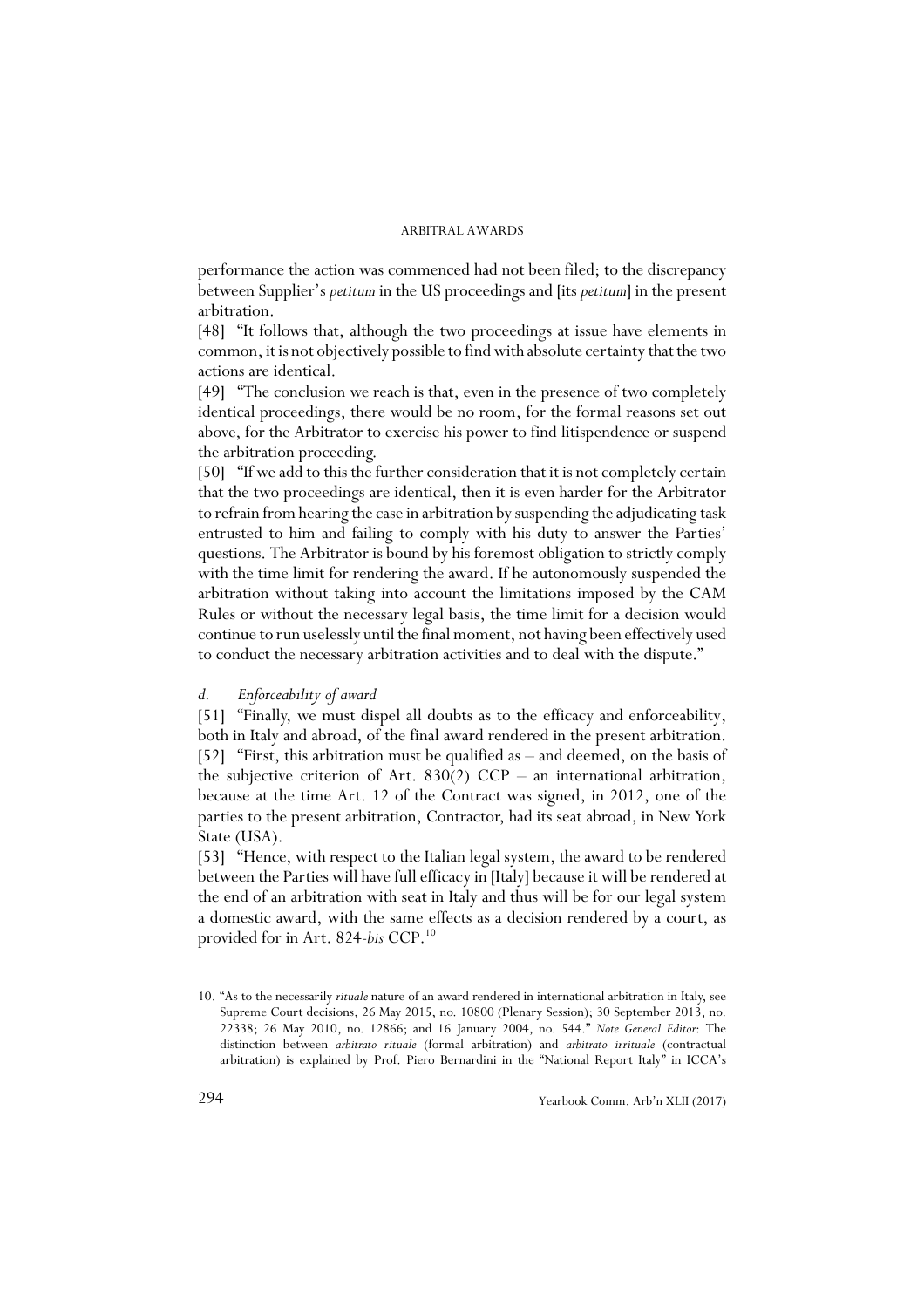[54] "As to its extraterritorial validity, the award resulting from this arbitration can be recognized and enforced abroad, in other countries than Italy, since it meets all the requirements for its circulation within the system of the 1958 New York Convention on the Recognition and Enforcement of Foreign Arbitral Awards. According to the Convention's parameters, and for the country in which its recognition and enforcement may be sought, it will be a foreign award.<sup>11</sup>

[55] "In sum, on the basis of the above considerations, the present arbitration does not stop at the stage of the procedural issues and can decide the questions of the merits raised therein."

# *2. Merits*

#### *a. Contractual claims*

# i. Good faith

[56] "We will now examine the merits of the contractual dispute. First, we must ascertain whether Supplier, as alleged by Claimant, breached the Contract from the point of view of the duty of good faith performance, according to criteria of correctness and loyalty.

[57] "In light of the required parameters we do not find that Supplier acted against good faith in the contractual performance at issue, neither at the initial moment of signing the Contract – when Supplier legitimately counted on its own working and entrepreneurial capacities – nor in the performance of the Contract: it appears from the several emails in the file that Supplier constantly and coherently cooperated in the attempt to solve the various difficulties arising in the Contract's performance.

*International Handbook on Commercial Arbitration* as follows: "In addition to arbitration regulated by the Code of Civil Procedure (known as the ritual Code: hence the name of *arbitrato rituale* for this form of arbitration), a second type of arbitration, based on the parties' contractual autonomy recognized by Art. 1322 of the Civil Code, has developed since the turn of the [twentieth] century (*arbitrato irrituale* or *libero*) by which the parties entrust the arbitrator with the power to determine their own will. Unlike *arbitrato rituale*, the proceedings under the latter type of arbitration are not subject to the formal requirements set by the Code of Civil Procedure (although the courts tend now to apply various of its provisions also to *arbitrato irrituale*, including the requirement of due process) and give rise to a determination which is only contractual as to its effects for the parties and is not susceptible to acquire executory force. Such a determination may be attacked only on the same grounds for which the invalidity of a contract may be invoked before a national court.

<sup>11. &</sup>quot;Supreme Court decision, 21 January 2000, no. 671 [reported in Yearbook XXVII (2002) pp. 492- 499 (Italy no. 158)]: litispendence cannot be an obstacle to the recognition and enforcement of the award, because it is not one of the grounds in Art. V(1) and (2) of the 1958 New York Convention."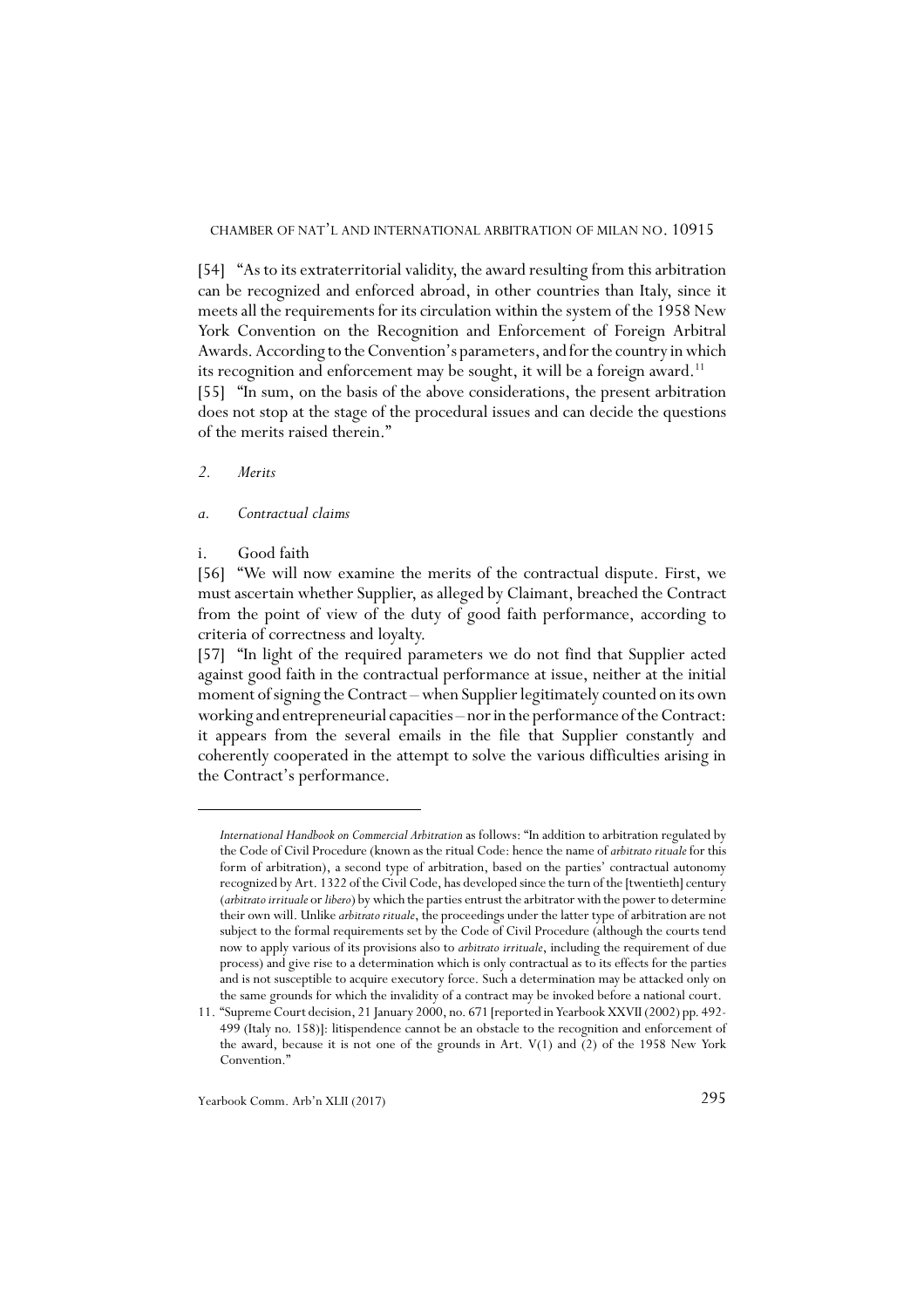[58] "If good faith means the contracting parties' general obligation of correctness and mutual loyalty in the performance of their contractual relationship – essentially, the obligation of cooperating with and informing the other party – then Supplier cannot be accused of anything in this respect. Its approach and conduct toward Contractor in respect of the contractual performance are not at odds with an intention to perform under the contractual obligations.

[59] "Based on the above considerations, since the abundant evidence in the file shows that Supplier's conduct was not against good faith, the damages sought by Contractor on this ground cannot be awarded."

#### ii. Breach of contract

[60] "Compliance with good faith in the Contract's performance does not necessarily mean that all contractual obligations were completed or carried out fully, or correctly complied with, and that the whole Contract was successfully performed. Hence, as requested by Claimant, we must examine the (non- )performance of the Contract.

[61] "An examination of the Contract concerning the Hotel in New York City leads us to find that the disputed Annex C, mentioned in Art. 6 of the Contract, does not exist or, at least, was not signed by Contractor and Supplier. The Contract at issue, as submitted in the file, is signed on each page by the Parties in both the Italian and the English version; Annex A and Annex B also appear to be signed. However, the signature of the Parties do not appear on Annex C, which contained the disputed schedule for the delivery of the products. Hence, Annex C cannot be taken into account for our examination, even if Supplier, in its statements in defense, recognizes that this schedule for the delivery of the products by [Supplier] had been drafted by Contractor and by Supplier's project manager.

[62] "Other provisions in the Contract, however, define Supplier's obligations, being the supply and the delivery free at the port of New York of the facades of the Hotel (Art. 2.1), as well as the supply, transportation and packaging of all the products indicated in Annex A (Art. 4).

[63] "In the absence of Annex C on the schedule of delivery, it is relevant whether the products under the Contract were not delivered or, though delivered, were not carefully executed and showed imperfections, breakages and defects. It is also relevant how they were delivered, since the obligation to supply goods implies the duty to supply them intact, without defects and imperfections, without breakages, operative for the purpose for which they are made and functional for the task that they must carry out.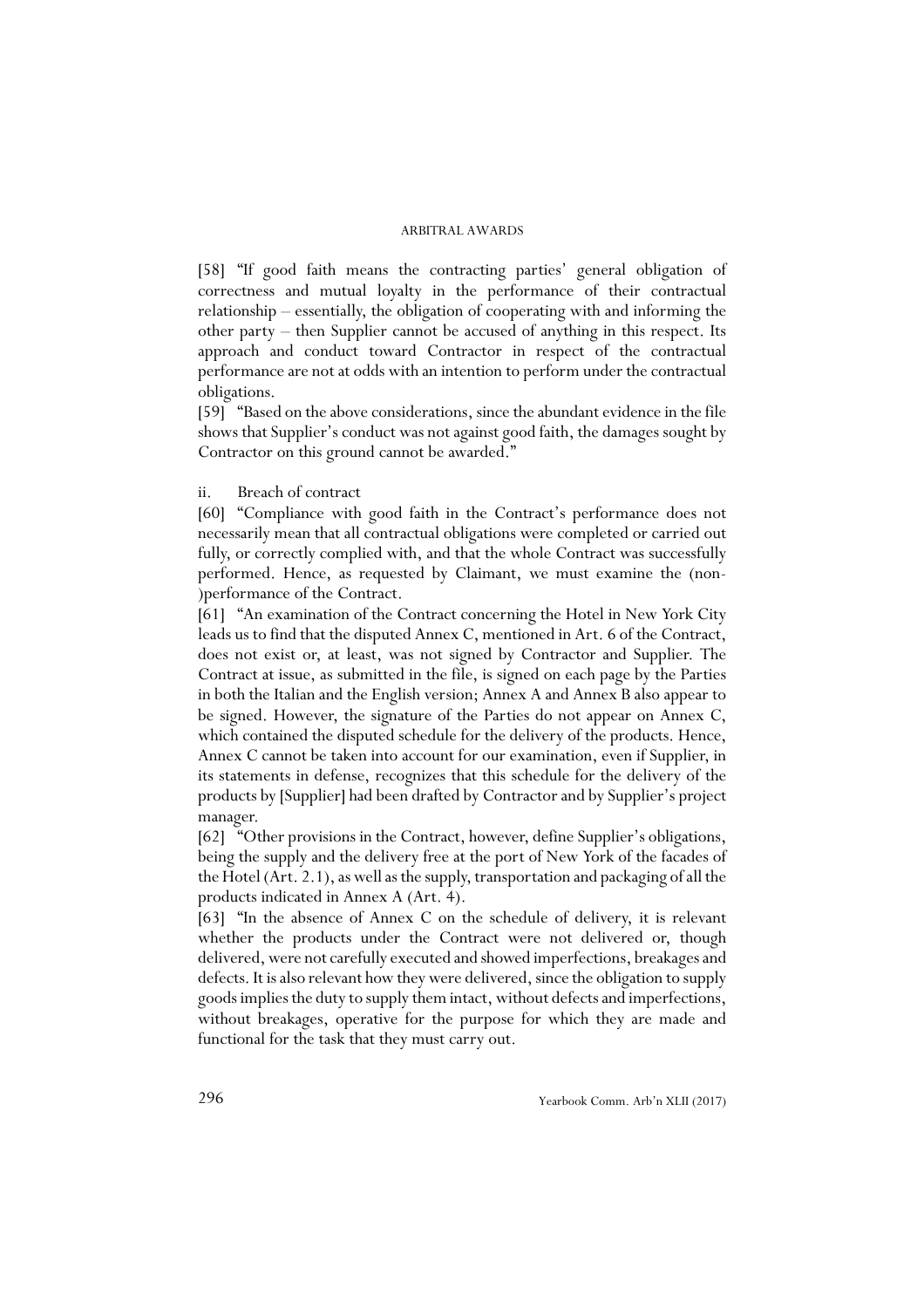[64] "In particular, the Contract provided that Supplier had the duty to supply to Contractor the facades, storefronts and all other products described in Annex A, in accordance with the projects and specifics in Annex B, and to bear all the costs of their transportation to the port of New York.

[65] "Thus, even taking into account that a schedule was formally lacking, Supplier had further contractual obligations, such as to carry out the [necessary] works and manufacture the products under the Contract correctly, and to deliver the goods intact at the Claimant's destination, taking care of their transportation and the necessary packaging and arranging for a manner of carriage adequate to the nature of the goods, their dimensions and the length of their voyage overseas. [66] "It is necessary to take these obligations and their non-performance into account in respect of Supplier's alleged breach, particularly regarding the nonconformity and breakages of the products to be supplied.

[67] "The many emails submitted in the file, which Supplier never disputed, clearly evidence several defects in Supplier's [performance of its] obligations, such as the breakage of the glasswork, which was damaged because the packaging was inadequate; the carriers' claims as to this inadequacy; the problems in sending packages that were too large for the means of transportation – airplane in particular; the air carriage reservations that were not carried out because the packages were inadequate; the inappropriate packaging for air carriage, lacking in protection and sufficient shockproof material; the glasswork's lack of resistance to water during the tests; the incomplete mock-up, which lacked some elements; the infiltration of water from gaskets during the tests; poor quality glasswork, evidencing spread silicon, damages, bumps around the perimeter, a hollow that had not been cleaned, and incorrect support handles; the broken glasswork sent in containers without protective wooden boxes; the badly cut tubes that could not be assembled; the lack of the necessary holes in the posts; the too short gaskets in the crosspieces; the aluminum glassholder that was mounted partly askew and the other way around; the fact that the jumpers in the posts for hooking the crosspieces did not arrive; the fact that the pressing bars for the posts did not arrive; the failure to send the brackets which anchor the facades and support the blind perimeter posts; the non-conformity with the specifics of some of the products delivered; the problems concerning the balustrades, hinges and gaskets; the failure to supply products to replace broken or defective ones; the failure to send part of the products, which were not delivered at all.

[68] "In light of the above, Supplier's attempt in its statements in defense to argue that its employees lacked the power to send the emails they sent, while not disowning those emails, does not affect the fact that at the relevant time those individuals were at all effects employees of Supplier and variously involved in the

Yearbook Comm. Arb'n XLII (2017) 297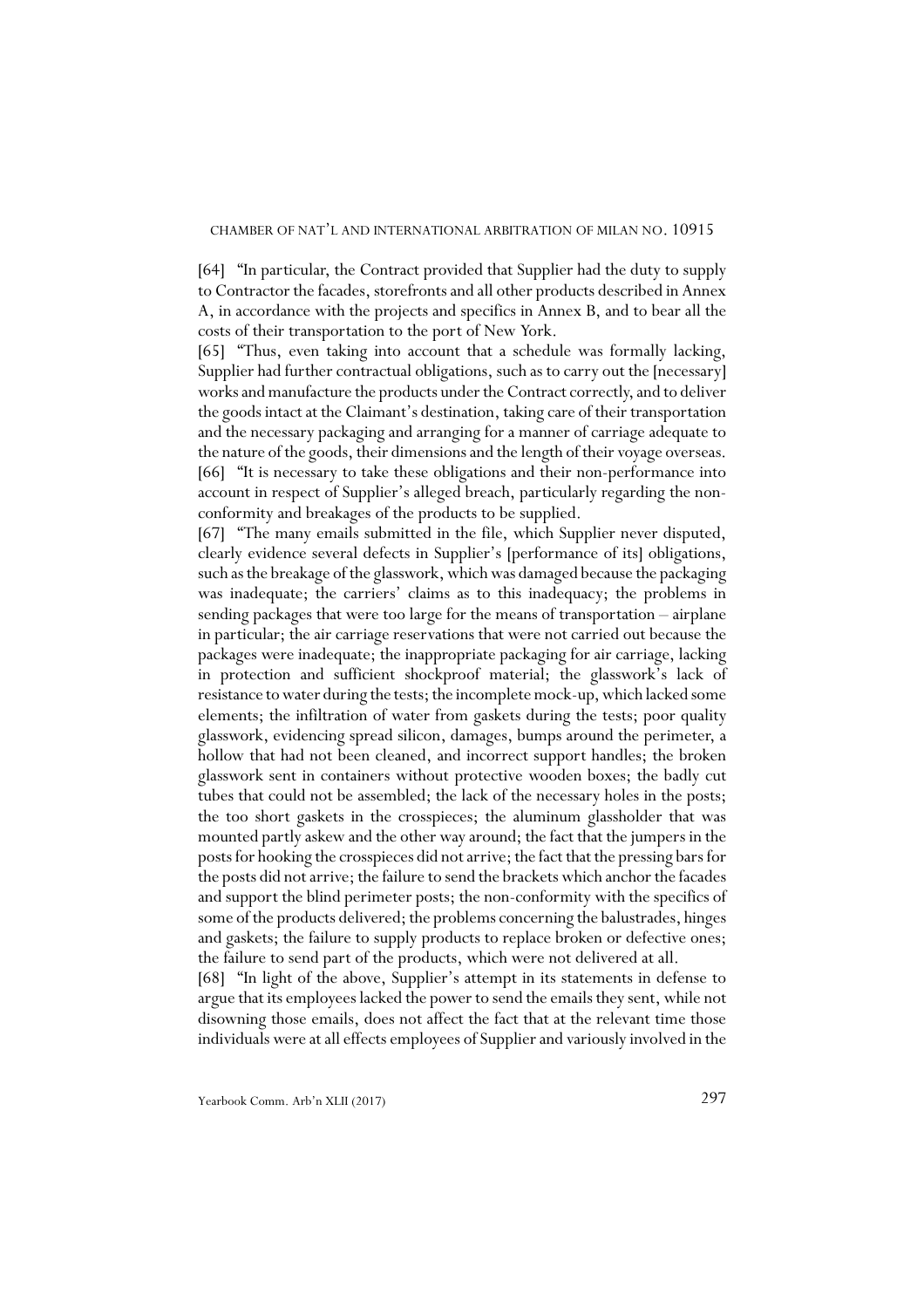operations under the Contract that is the subject matter of the arbitration; hence, their communications provide an insight in Supplier's activities concerning the performance of its obligations.

[69] "It appears in fact from the communications in the file that Supplier itself acknowledged its difficulties in dealing with many of the contractual operations and that there were defects which Supplier should have set right, although it frequently emerged that applying the correct solution or correcting situations was complicated. Such as, for instance, the typical case of glasswork broken because of transport in inadequate packaging without protection in the container sent by sea, with the uncertainty of what would be the following transportation means, by air or by sea, and the choice for air carriage without taking into account that protective packaging would be needed and the final dimensions of the packages in respect of this [means of] carriage, and the lack of any reservation for [the glasswork's] sending – and this the glasswork for the facade of the Hotel, the main object of the Contract and [the main recipient] of the goods to be supplied.

[70] "It appears thus that independent of the schedule and its acknowledgment, and independent of whether the delivery times therein provided were complied with, Supplier had further obligations that it apparently did not meet properly. We constantly see here activities commenced but not carried out to completion as they should have been, that is, manufacturing and supplying the contractual goods according to the necessary specifications, sending them in the correct manner and delivering them perfectly intact at destination.

[71] "These defects, breakages and failed deliveries forced Claimant to contact other enterprises in order to obtain all the works that were necessary to the realization and finalization of the project for the Hotel in New York, which were originally to be supplied by Supplier, with the ensuing further costs and expenses first born by the US Main Contractor toward the suppliers for a total amount of [US]\$ ZZZ and then deducted from the amount owed by the US Main Contractor to Contractor.

[72] "Thus, because of the products that arrived broken, damaged, defective or unsuited to the project and their planned function or were not delivered at all, Supplier failed to comply with its obligations to supply, package and deliver those products, as it undertook to do in the Contract. Supplier must be deemed liable to reimburse Claimant in the amount of US\$ ZZZ – the sum that otherwise need not have been paid to other enterprises and that would not have been deducted from Claimant's contract with the US Main Contractor because of the higher costs paid. These costs would not have been paid if the products to be supplied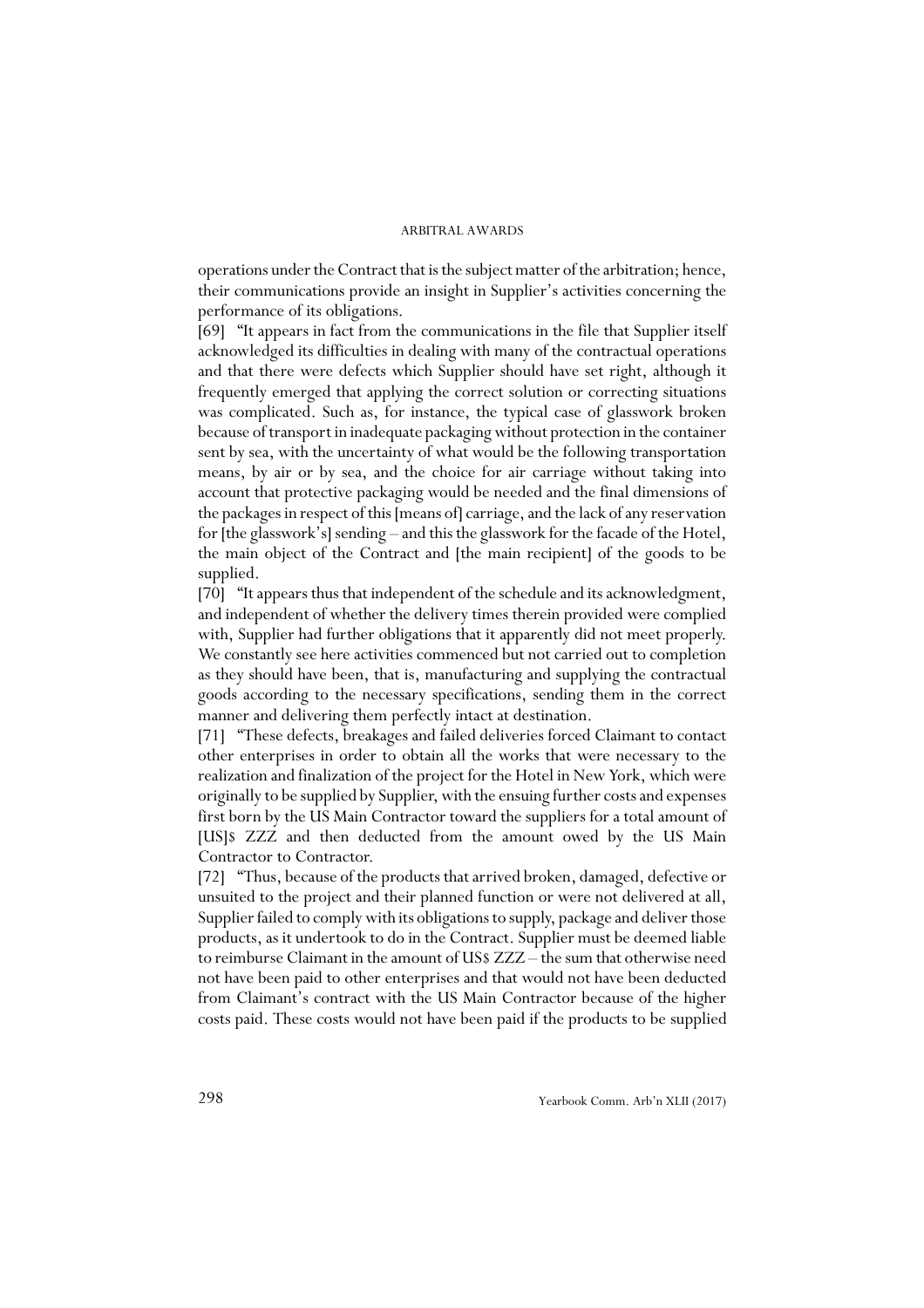by Supplier had been correctly delivered or their broken, defective and missing parts had been promptly replaced.

[73] "Further, it appears from the many communications submitted that Supplier did not deny these events; on the contrary, it acknowledged them, taking cognizance of what was happening and evaluating what to do in order to solve the problems that had arisen. It appears that Supplier did not ignore the problems and did not deny them but always clearly faced them in order to find a solution. While this means that it did not violate good faith in the performance of contractual obligations, it does not exempt it from its responsibility for not having fully performed them.

[74] "Furthermore, Supplier never disputed that Claimant entrusted the completion of the works and the supply of goods to other enterprises in Supplier's place – rather referring to this as a fact that had certainly occurred. It dos not raise any doubts in this respect and does not contest the ensuing amount of US\$ ZZZ, in respect of which proof of bank payments has been filed.

[75] "Supplier objected to Contractor's refusal to take delivery of the last shipment by container, which was rejected on arrival in New York. This conduct, however, is also due to Supplier's email of 9 March 2013, by which Supplier informed [Contractor] that it intended to suspend (to block, according to an internal email of Supplier of 11 March 2013) as of that day all projecting, manufacturing and sending activities for the various orders, including the order for the Hotel, which email gave rise to an exchange of warnings submitted in the file by both parties."

## iii. Reimbursement without termination

[76] "In respect of the reimbursement of the damages suffered by Claimant, we should discuss separately the objection raised by Supplier that Contractor's request for compensation was not preceded or supported by a request to terminate the Contract.

[77] "The answer is to be found in Art. 1218 of the Civil Code, pursuant to which compensation for damages for breach [of contract] can be sought judicially, and thus also in arbitration, independent of a previous request for or the effective termination of the contract on which it is based, and thus also if termination has not been sought.

[78] "Where there is breach, the party in breach is directly responsible for the ensuing damages, in accordance with Art. 1223 CC; there is no need for a first step  $-$  the termination of the contract  $-$  because the party in breach has an immediate duty to compensate the damage it has caused.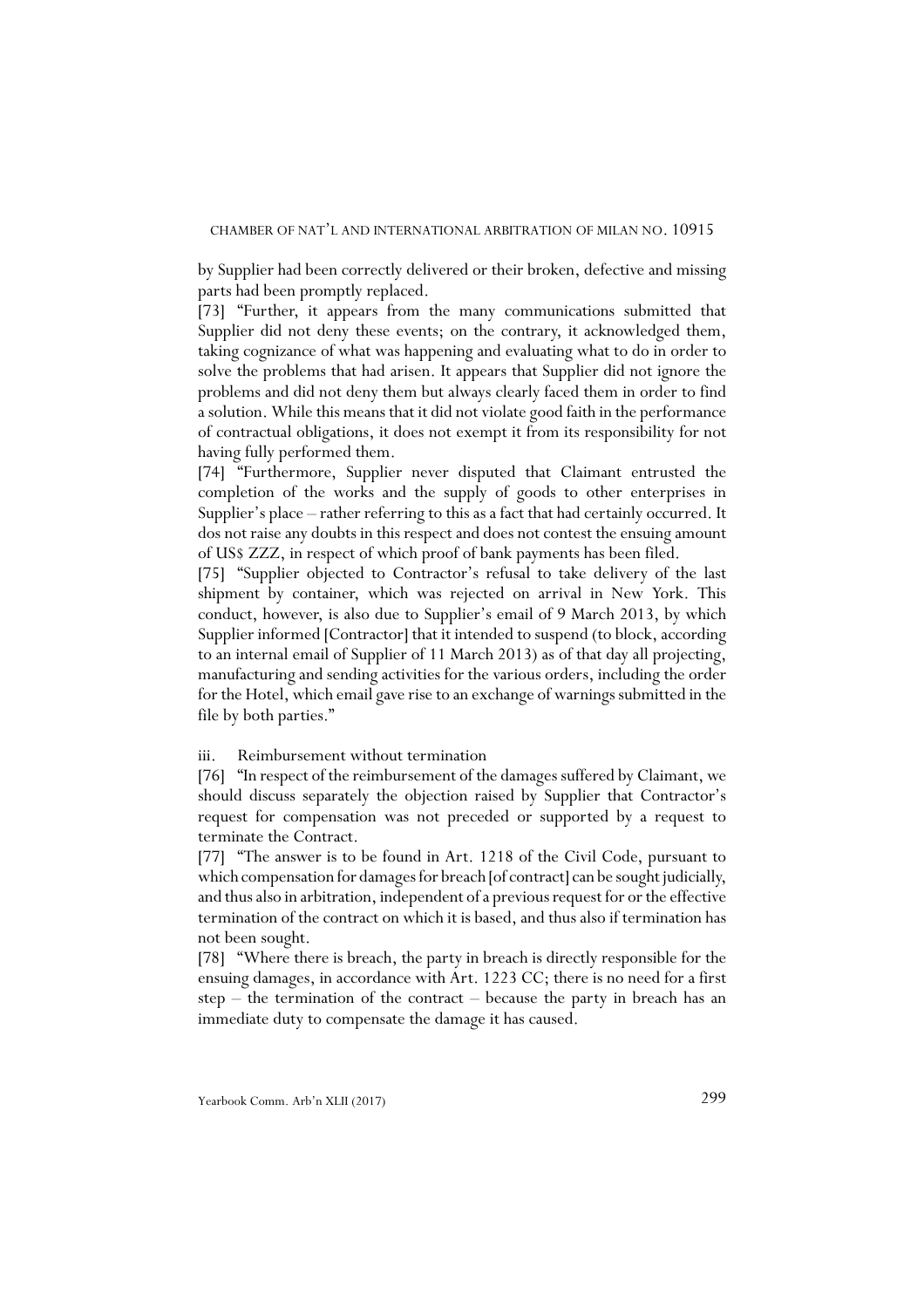[79] "In fact, pursuant to Art. 1453 CC, one party's failure to perform allows the other party – in contracts with mutual performances, like the one at issue – to request either performance or the termination of the contract, at its choice; compensation for damages being owed in any case.

[80] "As a consequence, as consistently held by jurisprudence, the request for compensation for damages for breach of contract is independent from the request for termination [of] or performance [under the contract] and can be made autonomously, that is, together with or separately from the request for termination, because Art. 1453 CC – saving in any case the compensation for damages – excludes that the request for damages presupposes or is conditional on a request for the termination of the contract, since the breach exists independent of a possible decision on termination (Supreme Court, 24 March 2014, no. 6886; 24 November 2010, no. 23820; 19 July 2008, no. 20067; 27 October 2006, no. 23273; 9 March 2006, no. 5100; 11 June 2004, no. 11103; and 23 July 2002, no. 10741)."

## iv. Seriousness of breach

[81] "The argument raised by Supplier in respect of the effective relevance of its alleged breach remains to be discussed, based on the consideration that such breach would not justify in any case the termination of the Contract, not being a serious one.

[82] "A decision on the size, and possible seriousness, of the breach is only relevant where the termination of the contract is to be decided, an extreme conclusion to be reached only where there is a serious breach in the context of the whole of the obligations agreed by the parties. In the case at issue, however, Claimant does not seek the termination of the Contract under Arts. 1453 and 1455 CC, only seeking compensation for the damages resulting from the breach, under Arts. 1218 and 1223 CC. Hence, we do not need to evaluate the size and seriousness of Supplier's breach; it suffices that there is a breach, even if not a serious one."

#### *b. Loss of reputation*

[83] "Claimant alleges that Supplier's breach also damaged Claimant's image, and asks for adequate compensation to be quantified by the Sole Arbitrator ex aequo et bono in accordance with Art. 1226 CC.

[84] "However, Supreme Court jurisprudence holds that the damage to reputation and image must be dealt with as a damage proper; hence, the party seeking compensation must prove that the damage occurred (Supreme Court decisions, 30 September 2014, no. 20558; 24 September 2013, no 21865; 14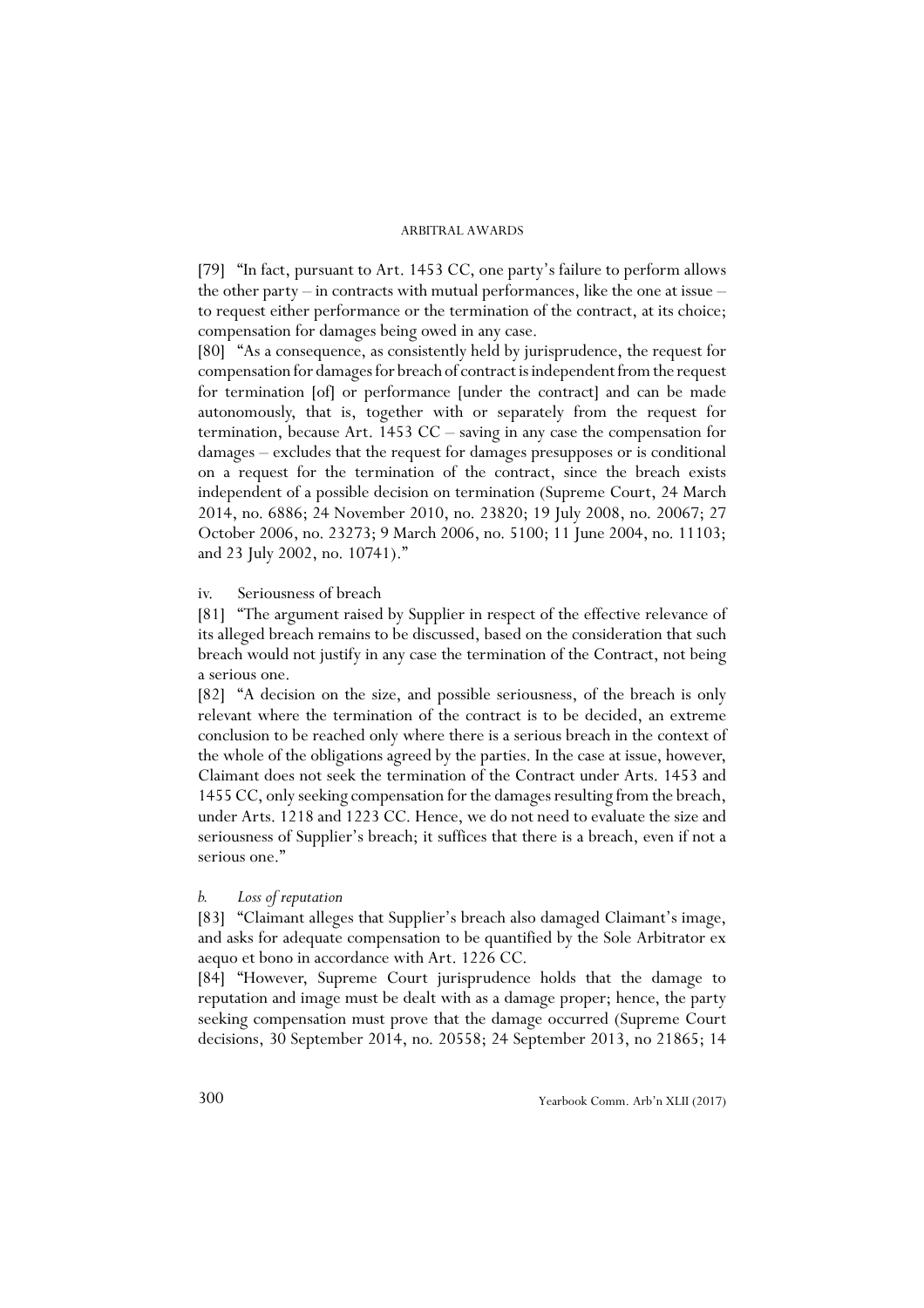#### CHAMBER OF NAT'L AND INTERNATIONAL ARBITRATION OF MILAN NO. 10915

May 2012, no. 7471; 16 February 2012, no. 2226; 21 June 2011, no. 13614; 13 May 2011, no. 10527).

[85] "In light of this premise and on the basis of the facts as appeared in this arbitration, we do not deem that Claimant has proved this further damage to its reputation, beyond the monetary damage ascertained and acknowledged in the context of the purely contractual dispute.

[86] "If, on the one hand, Supplier's behavior in respect of the Contract – some of its aspects in particular – has been found to be a breach, this on the other hand does not lead automatically to damages to the image and reputation of Claimant. [87] "Only the direct consequences of the contractual relationship between Contractor and Supplier – on the contractual level – are to be considered, without successive consequences that could affect Claimant's image.

[88] "This is confirmed by the fact that Contractor has not proved that its image and professional and commercial reputation were damaged in its field of business; or that the possible harm to its image led to monetary loss; or that it lost some orders because of its altered image; or that other commercial operators in Claimant's business and economic sphere of activity maneuvered to exclude it from being given supply orders on image-related grounds; or that competitors obtained an advantage over Claimant because of the worsening of its image or relied on this worsening in respect of the granting of certain work orders.

[89] "Nor did Contractor prove that any business deals that it possibly lost were the direct consequence of the damage to its image caused by Supplier, that is, no proof has been given of a link between the possible effect of the loss of an order and the cause of the worsened image.

[90] "The sole element on which Contractor relies to argue that its commercial and business image was damaged are the letters received from the US Main Contractor, asking for a prompter performance of the obligations in respect of the realization of the Hotel in New York: that is, the 'Letter of default' and the 'Delay letter' [English original].

[91] "However, these letters must be seen for what they actually are: very ordinary [letters] in the performance of a (complex) contract. As such, not only do these letters cause no loss of image but also, in this specific case, it has not been proved by Claimant that its image was effectively and concretely damaged outside the contractual relationship as a consequence of these communications. [92] "Hence, also in accordance with the established opinion of the Supreme Court mentioned above, since Claimant did not prove an effective damage to its image and reputation and since there is no proof that this feared damage effectively and concretely led to negative economic and business consequences for Contractor, no compensation can be awarded, not even if quantified on an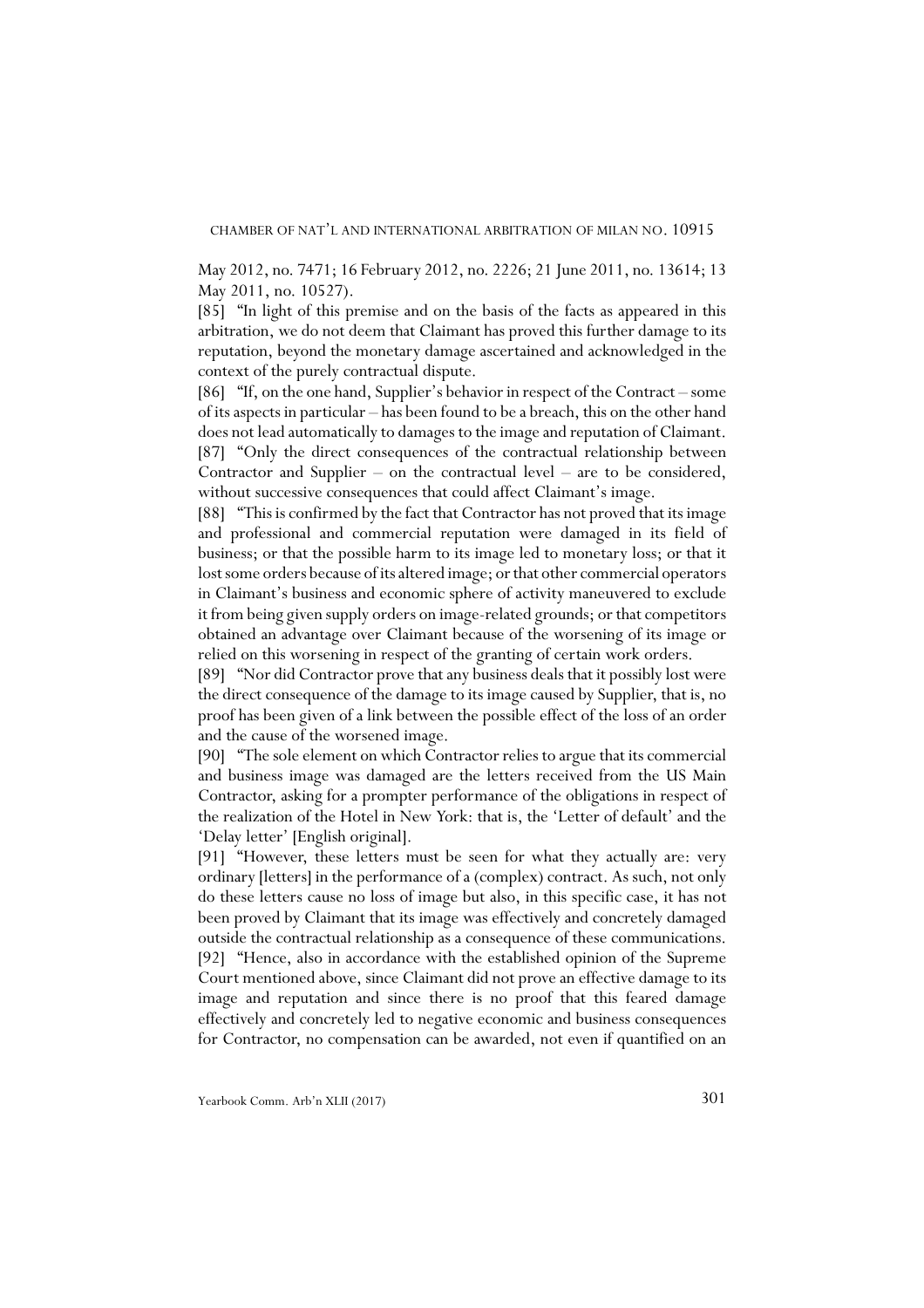equitable basis under Art. 1226 CC. Also, pursuant to [Art. 1226 CC] the amount of the damage could be quantified only if proof were successfully given that the damage effectively occurred and was the direct consequence of a loss of image caused by Supplier's breach. This is not the case."

## II. COSTS

[93] "When concluding the arbitration proceeding, the Sole Arbitrator, pursuant to Art. 30.2(g) of the CAM Rules, must also decide who is to be bear the legal fees and arbitration costs and in what proportion.

[94] "The Sole Arbitrator is aware, for the purpose of allocating these amounts, of the general principle that legal fees and arbitration costs are allocated in proportion to the successfulness of the parties' claims.

[95] "In the present case it is appropriate and reasonable, in light of the conclusions reached, to allocate costs between the parties taking into account the general outcome of the arbitration, that is, the fact that some of Claimant's claims have been denied.

[96] "Hence, in light of the decision in its entirety, it is ordered that each party bear half of the costs of the arbitration and the whole of their respective legal fees.

 $(\ldots)$ 

[97] "Since it appears that Claimant has paid the entire amount of the costs of the arbitration in advance ..., Supplier shall reimburse Contractor for half of that amount.

[98] "As to counsel's fees and the costs incurred by the parties in the arbitration, Claimant has declared an amount of ... and Supplier has declared an amount of.... Contractor and Supplier shall each bear the costs they have incurred in their entirety."

# III. AWARD

[99] "The Sole Arbitrator, on the basis of the reasons given and the conclusions reached, finally decides as follows: